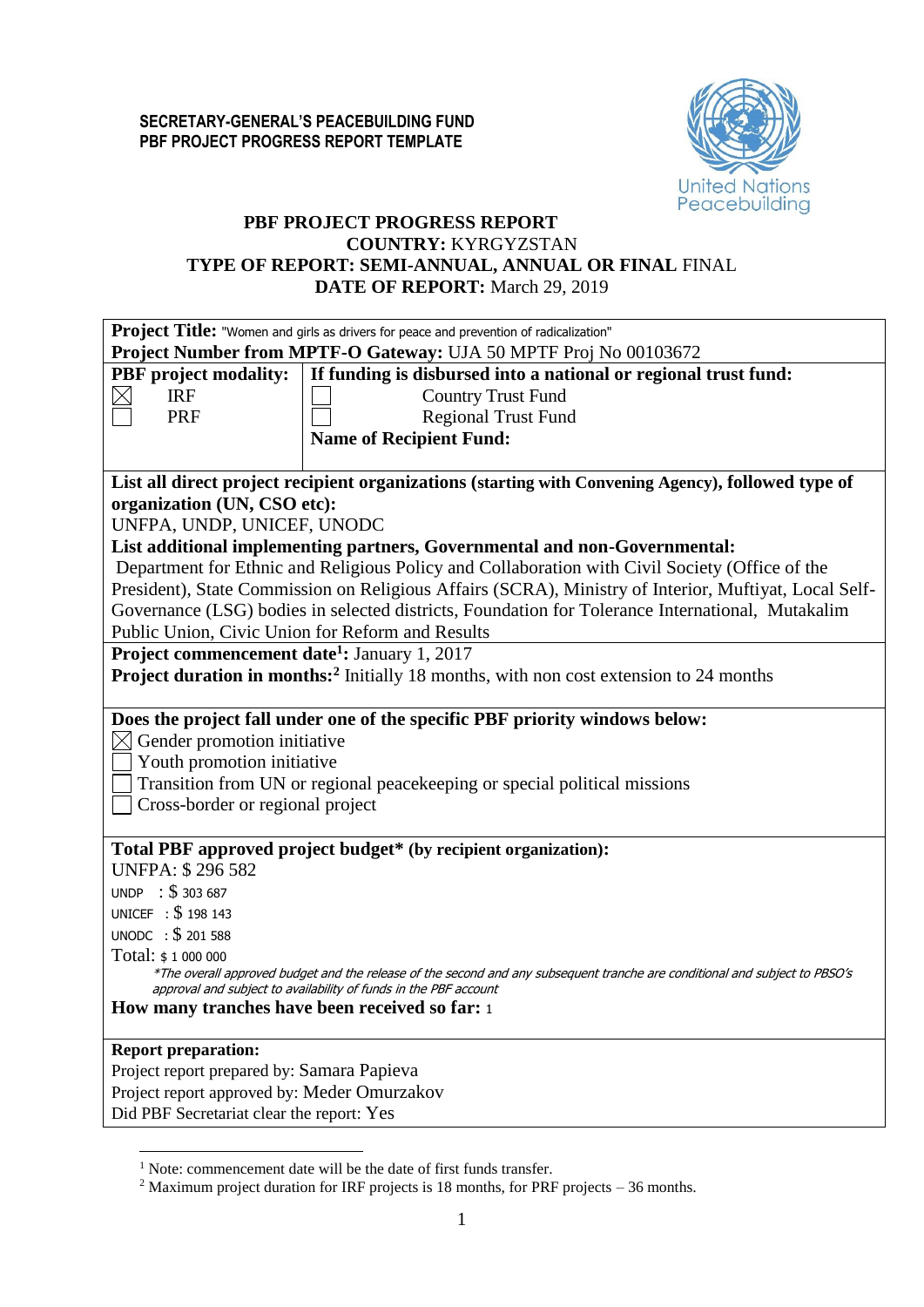Any comments from PBF Secretariat on the report: Has the project undertaken any evaluation exercises? Please specify and attach: Yes.Attached.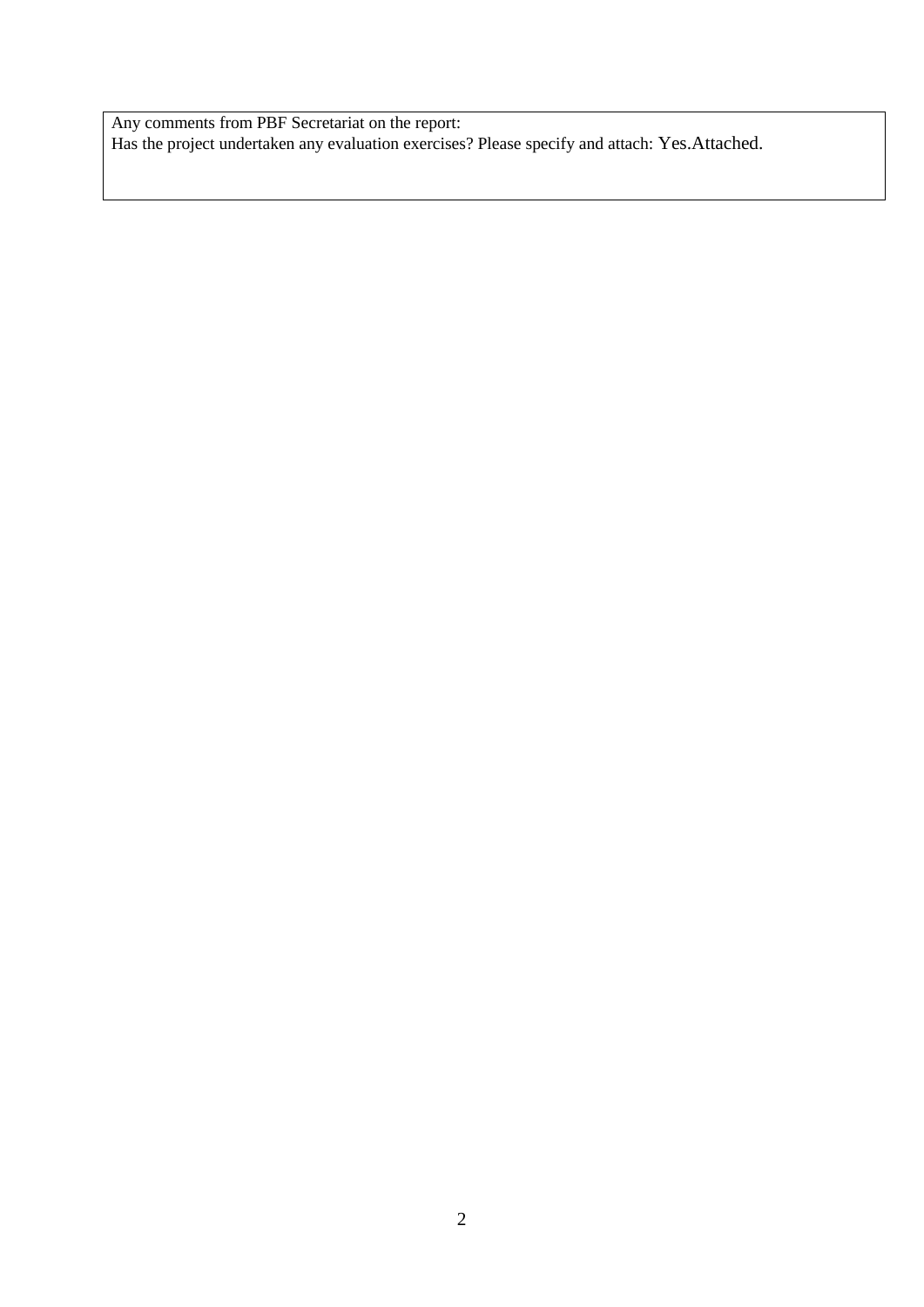## *NOTES FOR COMPLETING THE REPORT:*

- *Avoid acronyms and UN jargon, use general / common language.*
- *Be as concrete as possible. Avoid theoretical, vague or conceptual discourse.*
- *Ensure the analysis and project progress assessment is gender and age sensitive.*

# **PART 1: RESULTS PROGRESS**

# **1.1 Overall project progress to date**

Briefly explain the **status of the project** in terms of its implementation cycle, including whether all preliminary/preparatory activities have been completed (1500 character limit):

All project activities have been completed. End of project independent evaluation is conducted and project evaluation report was developed.

Two rounds of Women Leadership Schools (WLS) were organized, with total 86 participants that further elaborated and implemented PVE action plans (with participation of 2732 community members).

Over 1600 women attended consultative meetings in 16 target communities to learn about human rights and prevention of radicalization. As a result, 1600-trained women developed 47 community initiatives aimed at PVE, of which 30 were supported through small grant funding. Legal counsellors represented the interests of marginalized women and girls in 15 civil cases, ensuring access to justice and supporting their rights.

90 local self-government and social sector employees were trained in reaching out to the most vulnerable women, facilitating their access to municipal and state services. 46 social workers learned about identification and managing cases of marginalized people, reaching out women and girls at risk of radicalization. 64 of women in vulnerable groups were identified for further supervision by trainees.

Local safety analysis was conducted in all target communities resulting in the adoption of PVE plans with funds allocations. An e-course on PVE was developed in collaboration with the Ministry of Interior. PVE and gender-sensitivity trainings were conducted for 215 police officers (7% women).

Given the recent/current political/peacebuilding/ transition situation/ needs in the country, has the project been/ does it continue to be **relevant** and well placed to address potential conflict factors/ sources of tensions/ risks to country's sustaining peace progress? Please illustrate. If project is still ongoing, are any adjustments required? (1500 character limit)

Radicalization and extremism continue to be pertinent in the context of Kyrgyzstan. Generally, vulnerability of young women and girls is increasing due to lack of education, critical thinking, economic opportunities and the presence of gender stereotypes. According to the Ministry of the Interior, in 2005 1.1% of extremist crimes were committed by women. By the end of 2017 the figure had increased to 25%. The Government has adopted the "State Program on Countering Extremism and Terrorism in the Kyrgyz Republic for 2017-2022" as well as a National Plan on Implementation of the State Program. The latter contains preventive activities in the communities with engagement of women and youth. The project activities are in line with the plan and contributes to achievement of its goal.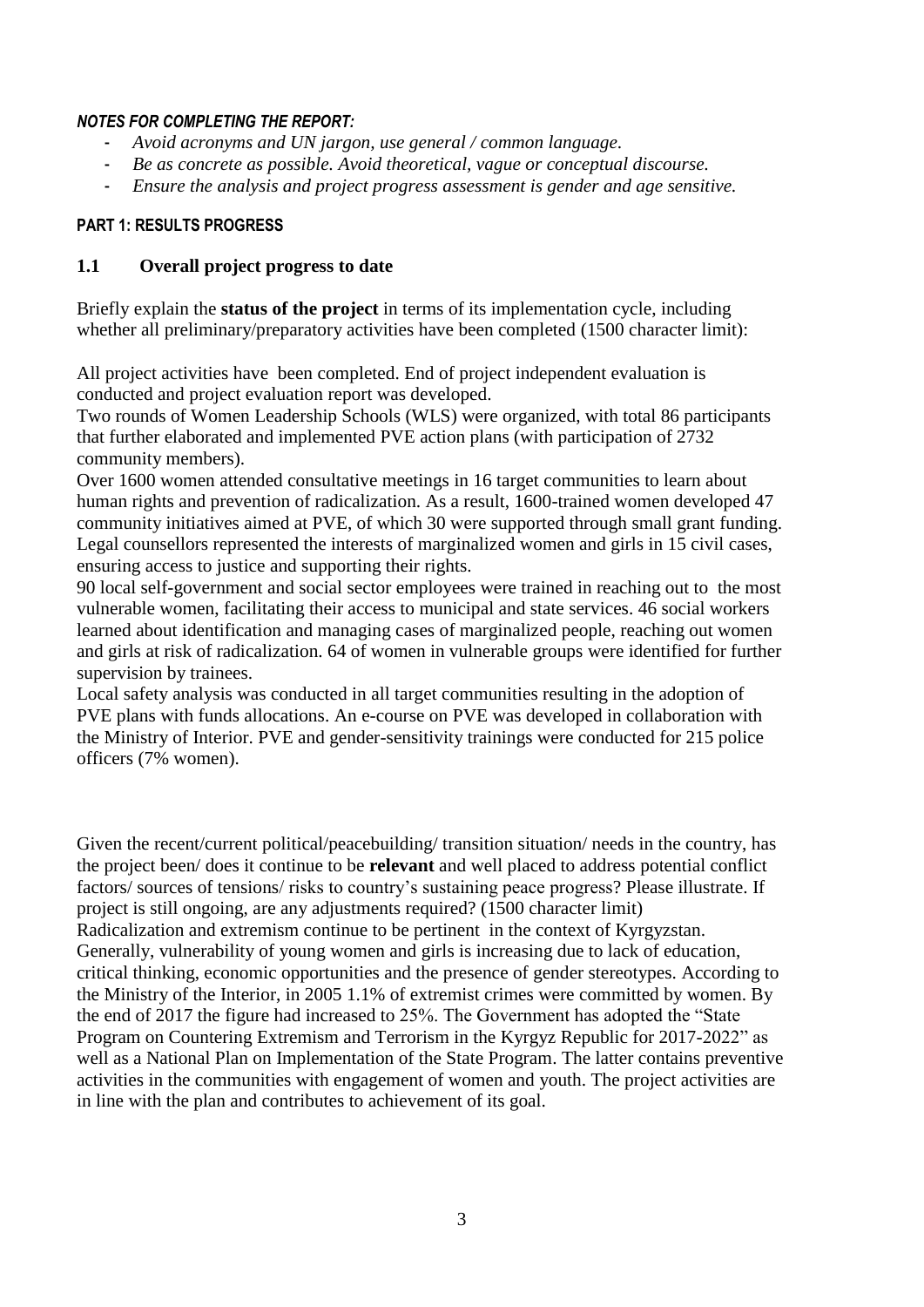In a few sentences, summarize **what is unique/ innovative/ interesting** about what this project is trying/ has tried to achieve or its approach (rather than listing activity progress) (1500 character limit).

The project engaged female religious leaders in PVE work, most of whom previously did not participate in any trainings or social activism and operated in their narrow religious groups. Taking into consideration gender norms as well, in the beginning stage of the project it was challenging to reach out to even women leaders and engage them in project work. It was especially difficult to invite them to trainings, because they had to travel to another city. The project addressed this challenge through close and systematic work with women, their families (husbands) and male religious leaders. As a result, the project gained their trust and women religious leaders became agents for changes and interlocutors to work with wider religious (sometimes closed) groups of people. The project attempted to engage and reintegrate vulnerable women and girls isolated from the communities, who are not easily reached by official institutions with the aim of addressing the drivers of radicalization. Information campaigns conducted through producing various media products and broadcasting nation-wide, are considered as the first reliable attempt in the country to use internet and social media to nurture tolerance and advocate for human rights as an alternative message. A PVE educational e-course was developed in close collaboration with the Ministry of the Interior for frontline police officers. It is the first electronic course to increase the capacity of police officers in Kyrgyzstan.

#### Considering the project's implementation cycle, please **rate this project's overall progress towards results to date**: on track

In a few sentences summarize **major project peacebuilding progress/results** (with evidence), which PBSO can use in public communications to highlight the project (1500 character limit): Religious women and girls gained confidence and willingness to make an efforts and work on PVE issues. Cooperation and dialogue on PVE issues were established among women, girls, local authorities, police and imams, which was not the case before the start of the project in most project target communities. There is a series of evidence for the above-mentioned results, for example, an initiative group of religious women from Amir-Timur received a "Letter of Appreciation" from the territorial administration for their positive contribution to the organization of work with women's religious community. Local authorities provided their support to women and girls in conducting their PVE initiatives in their communities. The mechanism designed to increase population's access to legal, psychological and theological consultations was tested in partnership with the Ministry of Justice and the Center for Religious Studies, and provided access to various consultation services to over 1500 citizens (70% of which were women). Local safety assessments held in target municipalities enabled local communities to analyze priority safety and PVE issues in an inclusive and participatory way. This led to the endorsement by local authorities of action plans on crime prevention and PVE. Community safety groups will serve as a sustainable platform for interaction and dialogue on issues related to local safety and PVE issues with engagement of the main local stakeholders.

In a few sentences, explain how the project has made **real human impact**, that is, how did it affect the lives of any people in the country – where possible, use direct quotes that PBSO can use in public communications to highlight the project (1500 character limit):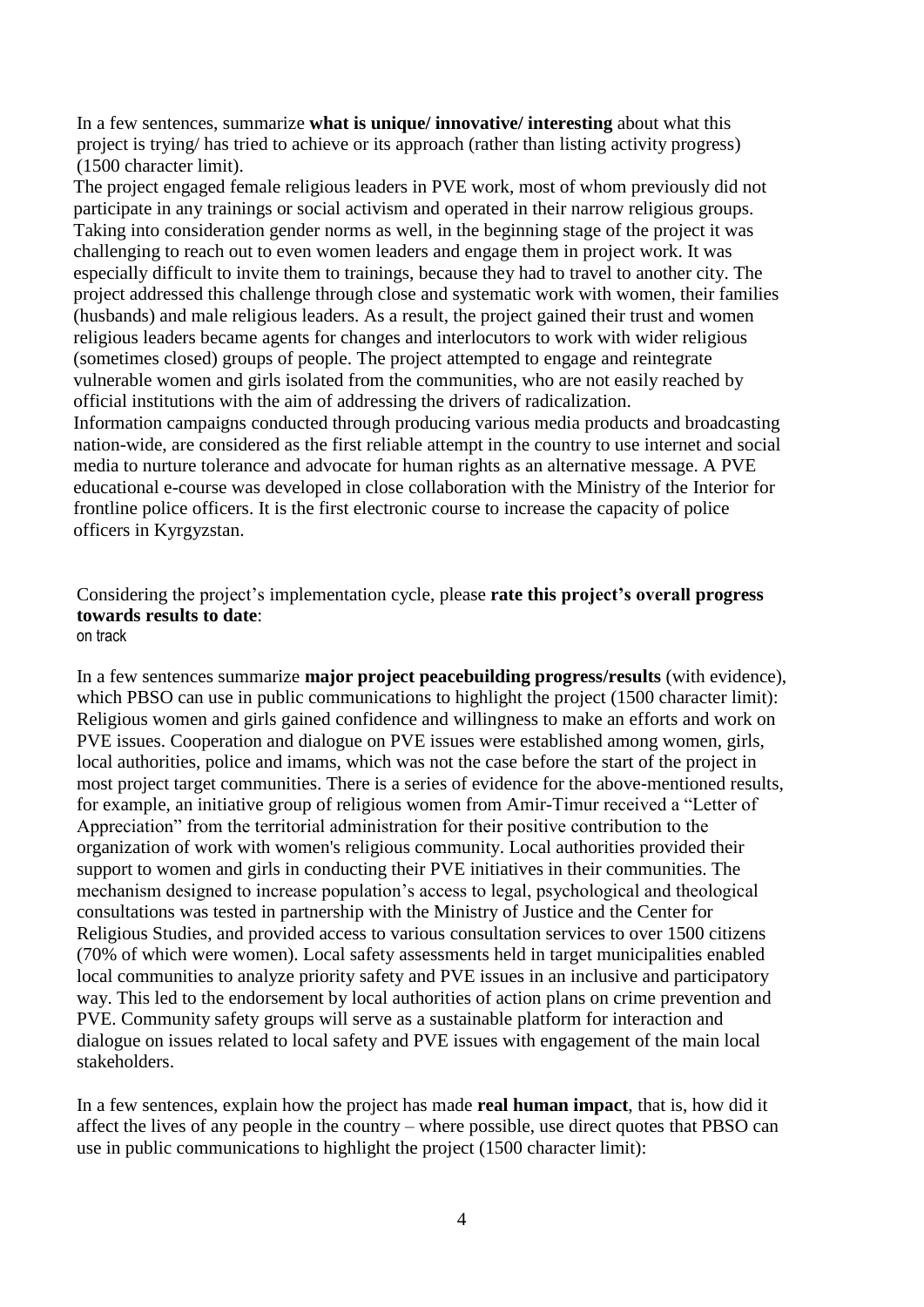After the second leadership school, several project participants withdraw their refusal from vaccination (for their children). One of the project participants from Kurmanbek, inspired by examples of other project participants from different villages, decided to pursue university education and enrolled at the Pedagogical Department at the university, despite her age (50 years old). Traditionally, girls who study at madrasah, do not continue their education in secular institutions. However, after implementation of women initiatives in one of the madrasahs in Nookat, seven girls decided to enroll into higher education institutions in 2019-2020 academic year. More than 30 marginalized women from target communities received support from social services in collaboration with religious leaders. A young religious woman lives with her spouse and three kids in one room of a half-ruined house. She is a feeding mother and often faints from malnutrition. Her spouse, often turns abusive and threatens to leave her and the children to marry again. She was struggling to receive social benefit payments for more than a year, being sent from one office to another and was told, she had to bribe her way to eligible paperwork. After she was connected to the social workers, trained in the project she finally legally confirmed her eligibility to social benefits and started receiving it. In addition, an individual plan for prevention of domestic violence is enacted for her family.

If the project progress assessment is **on-track**, please explain what the key **challenges** (if any) have been and which measures were taken to address them (1500 character limit).

Some important project components were delayed for several months in 2018. The project's training engagement with the service providers and LSGs together with case management exercises for vulnerable women and girls were postponed for over four months and affected the overall implementation schedule. The delay occurred because from the end of the year until end of April the Ministry of Finance kept unreleased the funds of agencies' partner, The Center for Religious Studies. Due to Presidential elections held in late 2017, the following activities were also delayed: elaboration of Joint Plans on crime prevention and PVE with participation of local authorities, as well as implementation of small grants on PVE with participation of women and girls. PBSO was informed of these issues and project non-cost extension was granted until December 31, 2018.

If the assessment is **off-track**, please list main reasons/ **challenges** and explain what impact this has had/will have on project duration or strategy and what **measures** have been taken/ will be taken to address the challenges/ rectify project progress (1500 character limit): n/a

Please attach as a separate document(s) any materials highlighting or providing more evidence for project progress (for example: publications, photos, videos, monitoring reports, evaluation reports etc.). List below what has been attached to the report, including purpose and audience.

#1 - Letter from Ministry of the Interior on elaboration of PVE e-course;

- # 2 Links to PVE videos, TV releases, articles;
- #3 Training modules for youth and women;
- #4 PVE related manual/handbook for women;
- # 5 Human stories;
- #8 Analytical monitoring reports;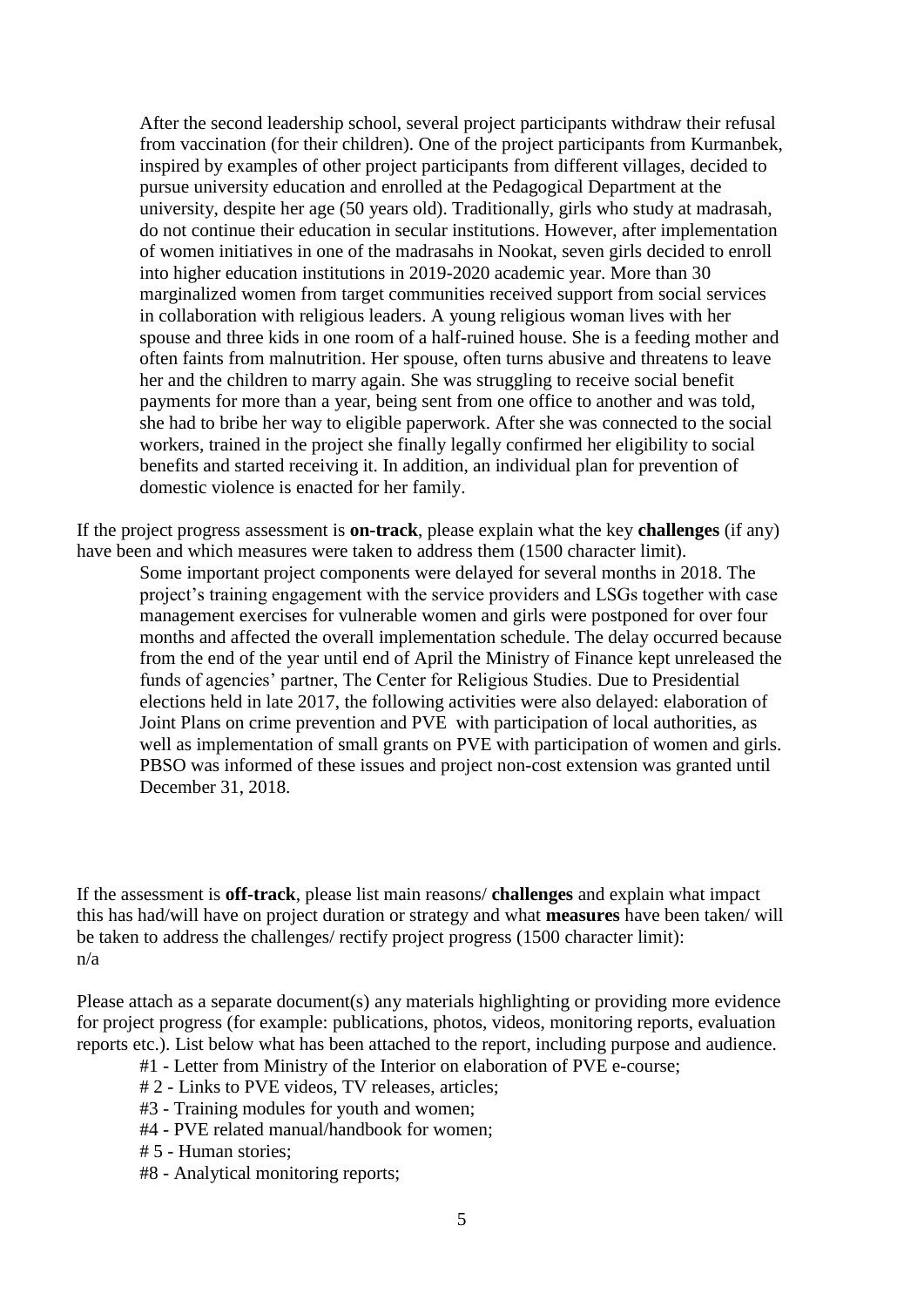#9 - Photos;-

https://drive.google.com/drive/folders/1IuJZrp3FjKjjtkavr1SUFiE9IaRFspNk?usp=sh aring

10# - Short video on work with women and girls - religious leaders;

#11 - Report from the workshop on analysis of interventions against project ToC, indicators and outcomes;

#12 - Orders on Establishing the Working Groups to Elaborate Joint Plans on crime prevention and PVE;

#13 Analytical report on local safety assessments and endorsed PVE action plans # 13 -Project evaluation report

## **1.2 Result progress by project outcome**

*The space in the template allows for up to four project outcomes. If your project has more approved outcomes, contact PBSO for template modification.*

# **Outcome 1: Women and girls at risk to VE engage with communities in manner compatible with the views and ideology as the result of PVE initiatives undertaken by non-formal and formal leaders.**

#### **Rate the current status of the outcome progress: on track**

**Progress summary:** *Describe main progress under this Outcome made during the reporting period (for June reports: January-June; for November reports: January-November; for final reports: full project duration), including major output progress (not all individual activities). If the project is starting to make/ has made a difference at the outcome level, provide specific evidence for the progress (quantitative and qualitative) and explain how it impacts the broader political and peacebuilding context. Where possible, provide specific examples of change the project has supported/ contributed to as well as, where available and relevant, quotes from partners or beneficiaries about the project and their experience. (3000 character limit)?* 

One of the sustainable results the project has achieved is establishing a group of 86 women and girls, religious leaders (the core group), who worked with the project in the course of 2 years. The overall progress can be described in several dimensions. First, the capacity of women and girls on PVE work has increased. Members of the core group gained confidence that they can contribute to the security of the community and peace building issues, and they respectively increased their social responsibility. It is important to note that most of the women and girls did not previously participate in any of trainings or community-based initiatives. The second dimension of progress is related to increased confidence women, girls, and religious leaders in interaction with the authorities. In addition, the productivity of dialogue between women, girls and local authorities, as well as with police, social sector representatives, has strengthened. This, in turn, increased the trust of religious women and girls to the authorities and local institutions.In the initial phase of the project, the majority of participants experienced low trust and fear , especially towards the police. Before the launch of the second round of women PVE initiatives, participants organized presentations of their plans to local authorities, police, imams, neighborhood activists and received their recommendations and support. The third dimension of progress is that the core group of 86 women positively influenced and made positive changes in the lives of other members of the community, especially vulnerable women and girls, some of whom lived isolated lives and felt alienated from the communities. More than 2,000 community members participated in local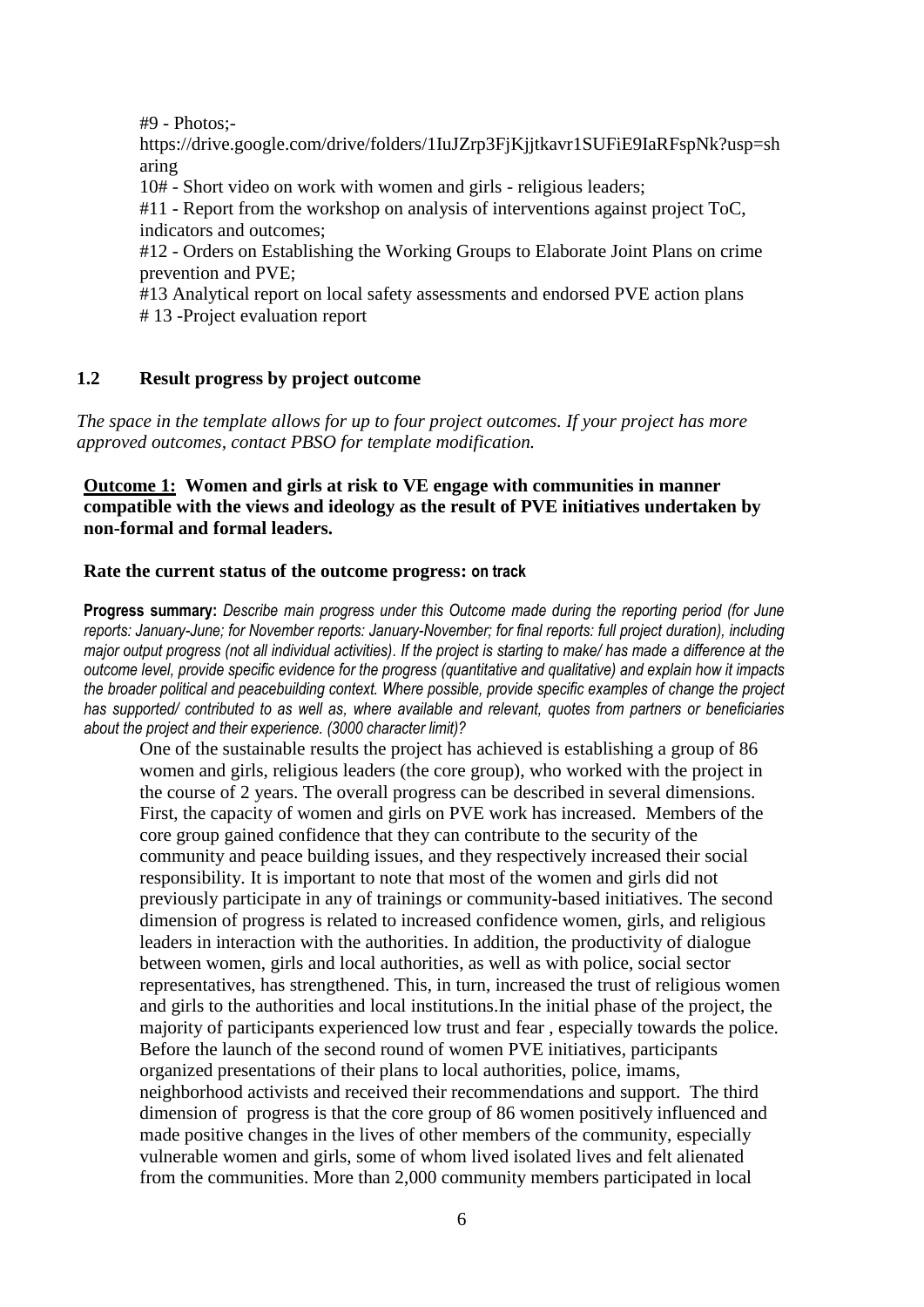PVE initiatives, organized by the core group; Most of these people were members of the community who did not previously participate at any public events or other PVE initiatives. 36 women received focused support from the core group in partnership with social, health workers and members of local parliament. There were a number of cases where representatives of local authorities reached out to the women and the project core group, and asked for their support in mobilizing the population to participate at community local gatherings (those, who are not active in community life). In addition, the support was gained in the effort to raise awareness of schoolchildren and their parents on importance of education, especially for girls. Besides, 50 small grant initiatives have been identified and submitted by 1700-trained women and girls among which 30 initiatives were supported through small grant funding. There were 10 videos, five TV special releases, 50 text articles developed and distributed in the media, and 5,000 copies of the PVE manual were distributed. At least 72 thousand media impressions were accumulated through social networks, WhatsApp messenger, 10 videos, and 5 TV releases.

**Outcome 2:** Law enforcement institutions, local authorities, legal aid providers and social workers engage women and girls at risk to VE in inclusive dialog to ensure access to public service

### **Rate the current status of the outcome progress: on track**

#### **Progress summary:** *(see guiding questions under Outcome 1)*

A dialogue mechanism has been established as the basis for cooperation and dialogue between local self- governance, local parliament, police and communities, including women and girls. Local safety situational analysis conducted with the participation of these people, ensured better understanding of root causes leading to radicalization to violence, which formed the basis for the development of Joint Plans on crime prevention and PVE. In some project target areas, local parliaments allocated funding from the local budget for implementation of certain activities within the plan.

Elaboration of the comprehensive PVE educational e-course for police established a single, unified, sustainable educational basis for the institutional capacity building and professional development of police officers on PVE using multimedia elements.

In cooperation with the Ministry of Justice and the Center for Religious Studies, a mechanism to increase people's access to legal, psychological and theological consultations have been tested. Thus, access to justice of hard-to-reach and marginalized women and girls increased in 16 target communities through legal consultations and (for 2065 citizens, 70% women), including 15 cases of representation at the court.

There is a wealth of evidence that the 90 local self-government (LSG) and social sector employees trained within the project have been proactively changing patterns of identifying vulnerabilities with an emphasis on, cross-sectorial cooperation and engagement of the communities. Before the start of the project social sector workers each would deal with the women and girls with vulnerabilities in their silos within the limits of standard operating procedures. Now, once cases of difficult life situations are identified 16 social workers involve other professionals from relevant fields eg. 16 teachers, 16 doctors and 16 social protection to accompany families and address their situations. Overall 65 cases of women and girls were identified and 39 cases successfully resolved as of December 30, 2018. In spite of project completion and extended time period, the rest of cases were monitored and mentored by the expert and 18 cases were successfully resolved in January 2019, 8 cases are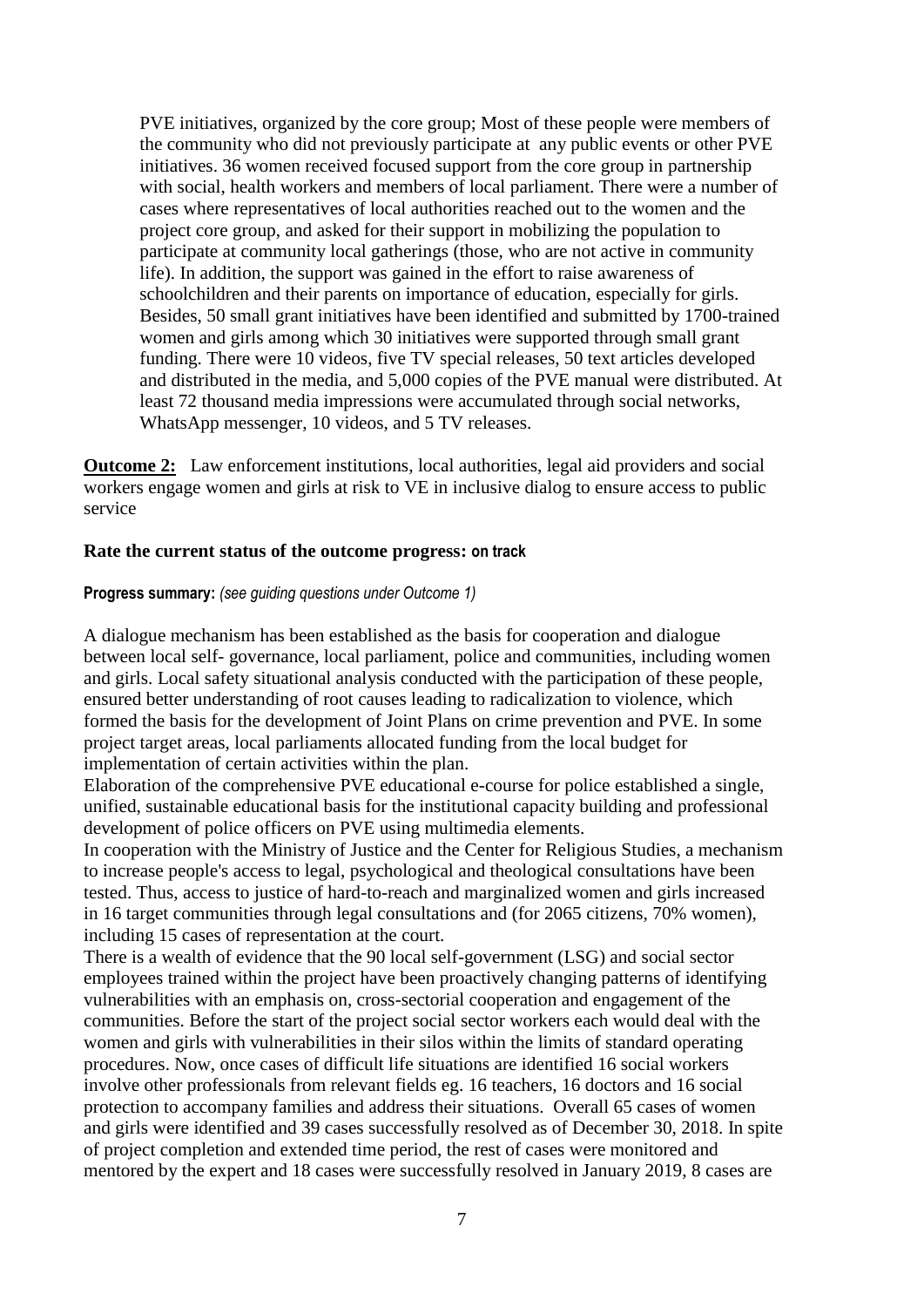still in progress of resolution as they are required a long process of completion (requirement of court decision, requesting documents from neighboring countries, property issues). The project has produced show cases of improved wellbeing of 36 girls and women whose situation had been dire before the launched of the project. In 3 pilot districts (cities such as Jalalabad, Bishkek (Kelechek), Kyzylkiya), the further sharing of the joint work of all specialists began involving LSG with vulnerable families.

# **Outcome 3:**

# **Rate the current status of the outcome progress: on track**

**Progress summary:** *(see guiding questions under Outcome 1)* 

# **Outcome 4:**

## **Rate the current status of the outcome progress: Please select one**

**Progress summary:** *(see guiding questions under Outcome 1)* 

## **1.3 Cross-cutting issues**

| <b>National ownership:</b> How has the        |                                                                                                                                                                                                                                                                                                                                                                                                                                                                                                                                                                                                                                                                                                                                                                                                                                                                                                                                                                                                                                     |
|-----------------------------------------------|-------------------------------------------------------------------------------------------------------------------------------------------------------------------------------------------------------------------------------------------------------------------------------------------------------------------------------------------------------------------------------------------------------------------------------------------------------------------------------------------------------------------------------------------------------------------------------------------------------------------------------------------------------------------------------------------------------------------------------------------------------------------------------------------------------------------------------------------------------------------------------------------------------------------------------------------------------------------------------------------------------------------------------------|
| national government demonstrated              | At the national level, the State Commission on Religious                                                                                                                                                                                                                                                                                                                                                                                                                                                                                                                                                                                                                                                                                                                                                                                                                                                                                                                                                                            |
| ownership/commitment to the project           | Affairs (SCRA), Ministry of Interior (Service on                                                                                                                                                                                                                                                                                                                                                                                                                                                                                                                                                                                                                                                                                                                                                                                                                                                                                                                                                                                    |
| results and activities? Give specific         | Combating Extremism and Illegal Migration/SCEIM),                                                                                                                                                                                                                                                                                                                                                                                                                                                                                                                                                                                                                                                                                                                                                                                                                                                                                                                                                                                   |
| examples. (1500 character limit)              | Ministry of Justice were closely engaged in project<br>implementation and supported its goals. For example,<br>representatives of SCRA, SCEIM were the members of<br>trainer groups as well as the project board. Representatives<br>of the Ministry of Interior were engaged in planning and<br>led the delivery of trainings on PVE for police officers.<br>Following this positive experience, they were then<br>involved as experts in the second round of women<br>initiatives and the MOI took a decision to introduce the e-<br>course on PVE as a mandatory course for police officers.<br>The Ministry of Justice acted as one of the national<br>partners in providing free legal aid to the population.<br>At the local level, local authorities, school administrations,<br>neighborhood police officers and other actors were closely<br>engaged in the implementation of the project. The head of<br>local municipality and police department signed an Action<br>Plans on Crime Prevention and PVE with the relevant |
|                                               | budget commitment. Moreover, the project enjoyed full                                                                                                                                                                                                                                                                                                                                                                                                                                                                                                                                                                                                                                                                                                                                                                                                                                                                                                                                                                               |
|                                               | support in facilitating identification of vulnerable women                                                                                                                                                                                                                                                                                                                                                                                                                                                                                                                                                                                                                                                                                                                                                                                                                                                                                                                                                                          |
|                                               | and girls to be handled by the social sector workers.                                                                                                                                                                                                                                                                                                                                                                                                                                                                                                                                                                                                                                                                                                                                                                                                                                                                                                                                                                               |
| <b>Monitoring:</b> Is the project M&E plan on | RUNOs systematically monitored the project according                                                                                                                                                                                                                                                                                                                                                                                                                                                                                                                                                                                                                                                                                                                                                                                                                                                                                                                                                                                |
| track? What monitoring methods and            | to the project joint M&E plan. On May 22, 2019 the                                                                                                                                                                                                                                                                                                                                                                                                                                                                                                                                                                                                                                                                                                                                                                                                                                                                                                                                                                                  |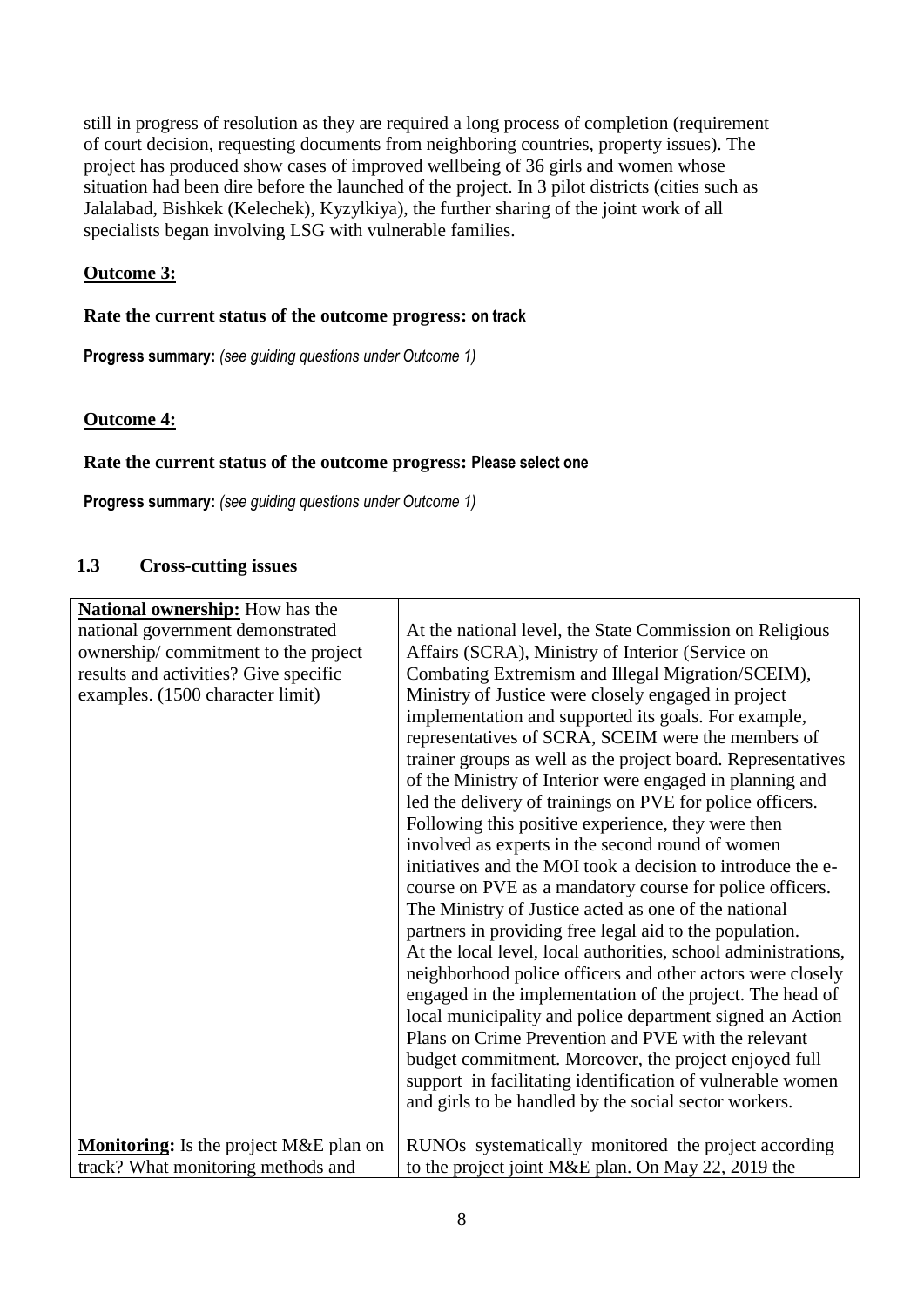| sources of evidence are being/have been<br>used? Please attach any monitoring-<br>related reports for the reporting period.<br>(1500 character limit)?                                                                                                                                                 | workshop was organized by UNFPA as a leading agency to<br>track the project progress - Interventions were analyzed<br>from the angle of project ToC, indicators and outcomes.<br>Evidences for the project outcome progress and lessons<br>learnt and best practices were discussed (report from the<br>workshop).<br>Within the given project, UNFPA used innovative method<br>of analytical monitoring, which envisages in-depth<br>monitoring of main project activities on achieved results,<br>indicators, including behavioral changes. Thus, 2 analytical<br>reports on Women Leadership Schools and 2 rounds of<br>initiatives were developed and informed programme<br>decisions.                                                                                                                                                  |
|--------------------------------------------------------------------------------------------------------------------------------------------------------------------------------------------------------------------------------------------------------------------------------------------------------|---------------------------------------------------------------------------------------------------------------------------------------------------------------------------------------------------------------------------------------------------------------------------------------------------------------------------------------------------------------------------------------------------------------------------------------------------------------------------------------------------------------------------------------------------------------------------------------------------------------------------------------------------------------------------------------------------------------------------------------------------------------------------------------------------------------------------------------------|
| <b>Evaluation:</b> Provide an update on the<br>preparations for the external evaluation<br>for the project, especially if within last 6<br>months of implementation or final report.<br>Confirm available budget for evaluation.<br>(1500 character limit)                                             | TOR was developed for the project independent<br>evaluation; the evaluation team was selected and hired by<br>UNFPA as a lead agency.<br>A workshop to discuss matrix for project evaluation was<br>held in September with participation of relevant agencies<br>and their IPs. Project evaluation methodology was<br>developed and finalized. The methodology was piloted<br>and field data collection took place in November-<br>December 2019. International expert from Peace Nexus<br>provided technical support during the development of<br>methodology as well as feedback to the draft of the<br>evaluation report (support was provided within the frames<br>of the areement between the UN in Kyrgyzstan and Peace<br>Nexus). Evaluation report was finalized and findings were<br>presented to RUNOs and Implementing Partners. |
| <b>Catalytic effects (financial):</b> Did the<br>project lead to any specific non-PBF<br>funding commitments? If yes, from<br>whom and how much? If not, have any<br>specific attempts been made to attract<br>additional financial contributions to the<br>project and beyond? (1500 character limit) | 14 Crime Prevention and PVE Action Plans were signed<br>by heads of local municipalities and police departments<br>with relevant budget commitments.<br>In particular in Masaliev local municipality – KGS<br>421,000 for improving safety infrastructure (street lighting<br>etc), series of training and discussion platforms;<br>Karasu town: KGS61,000 for capacity building of mobile<br>groups on PVE, theater forums, informational leaflets on<br>PVE and prevention of early marriages<br>Kadamjai town: KGS 11,000 for printing informational<br>brochures<br>Kyzyl-Kyia town: KGS 55,000 for crime prevention<br>activities through sports<br>Ak- Terek village: KGS 30,000 for informational work on<br>prevention of vaccination refusals.                                                                                     |
| <b>Catalytic effects (non-financial):</b> Did<br>the project create favourable conditions<br>for additional peacebuilding activities by<br>Government/ other donors? If yes, please                                                                                                                    | The work of women and girls on planning and<br>implementation of PVE initiatives has served as an<br>example of an approach on PVE for local authorities,<br>which is in line with above mentioned National Action                                                                                                                                                                                                                                                                                                                                                                                                                                                                                                                                                                                                                          |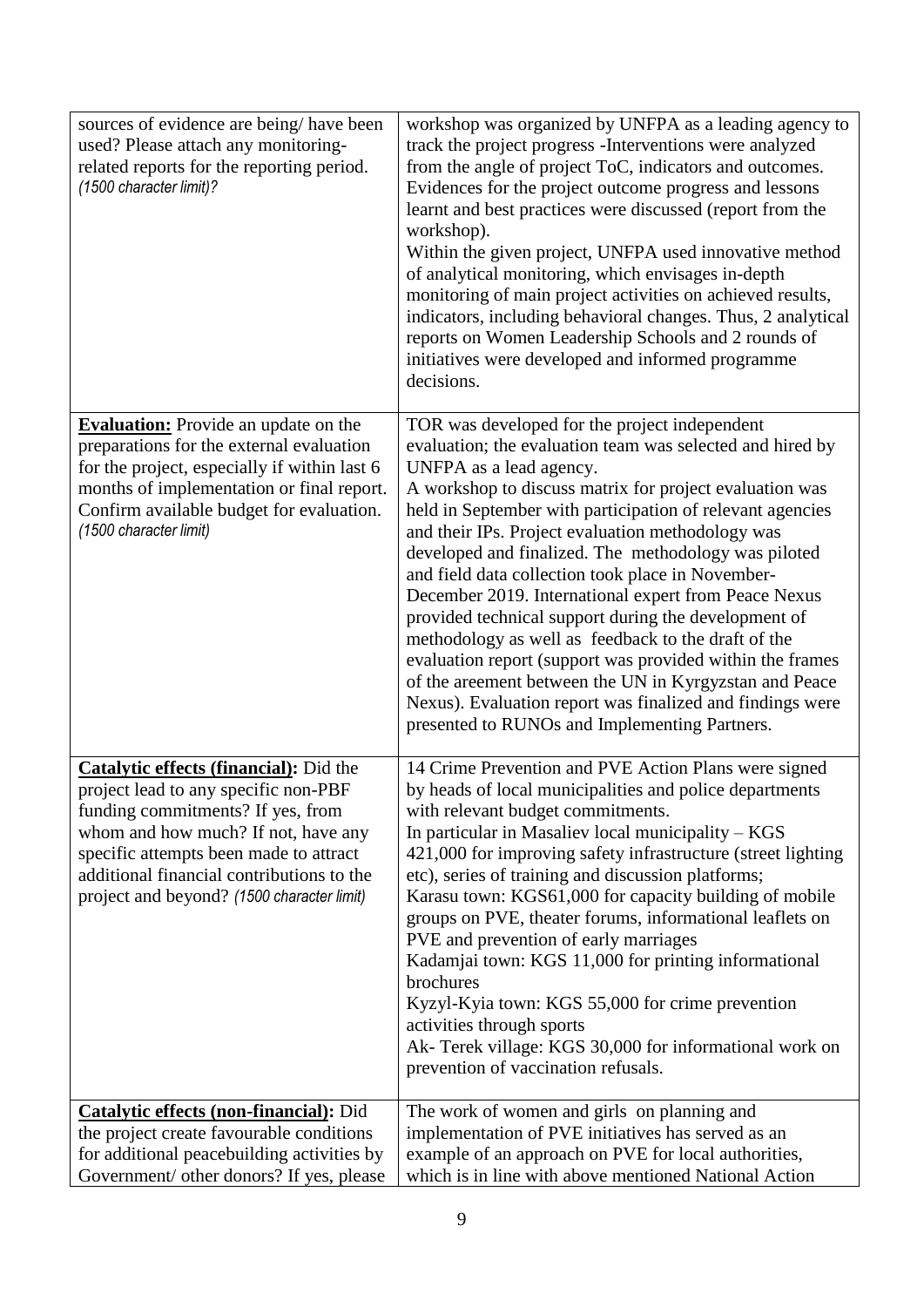| specify. (1500 character limit)                                                    | Plan. For example, Tokmok city's Mayor's Office worker,                                 |
|------------------------------------------------------------------------------------|-----------------------------------------------------------------------------------------|
|                                                                                    | responsible for PVE issues reached out to the women-                                    |
|                                                                                    | project participants to ask for assistance in organizing an                             |
|                                                                                    | informational meeting for local communities with other                                  |
|                                                                                    | Mayor's Office officials.                                                               |
|                                                                                    | The project interventions resulted in strengthening the                                 |
|                                                                                    | inter-ethnic trust as well. The groups of women and girls                               |
|                                                                                    | consist of representatives of different ethnicities - Kyrgyz,                           |
|                                                                                    | Uzbek, Dungan, and Uighurs. Their joint work on PVE                                     |
|                                                                                    | addresses different stereotypes and strengthened their                                  |
|                                                                                    | communication and collaboration.                                                        |
|                                                                                    | Introduction and launch of the training module for public                               |
|                                                                                    | servants and municipality workers by the State Human                                    |
|                                                                                    | Resource Service through higher education institutions is                               |
|                                                                                    | one of the catalytic effects of the project. This gives an                              |
|                                                                                    | opportunity for the knowledge produced for service                                      |
|                                                                                    | providers to continue be delivered beyond the project                                   |
|                                                                                    | cycle.                                                                                  |
|                                                                                    | Another catalytic effect of the project is that it laid a                               |
|                                                                                    | ground for current PVE projects (funded by PBF),                                        |
|                                                                                    | implemented in Kyrgyzstan within the frames of new                                      |
|                                                                                    | Peacebuilding Priority Plan in terms of learning and                                    |
|                                                                                    | building on the experience of the project. RUNOs already                                |
|                                                                                    | started analyzing the evaluation findings                                               |
| <b>Exit strategy/ sustainability:</b> What steps                                   | Joint planning on crime prevention and PVE has been                                     |
| have been taken to prepare for end of                                              | introduced at community level through working groups set                                |
| project and help ensure sustainability of                                          | up by local authorities and endorsed action plans that will                             |
| the project results beyond PBF support<br>for this project? (1500 character limit) | be monitored by local councils.<br>The Ministry of Justice and the State Commission for |
|                                                                                    | Religious Affairs are already working on mechanisms for                                 |
|                                                                                    | obtaining state funding for the initiatives that have been                              |
|                                                                                    | launched, in particular, the hotline call-center and on-site                            |
|                                                                                    | legal aid for 2019 and beyond.                                                          |
|                                                                                    | The training module was included into the national training                             |
|                                                                                    | course called "Management of interethnic relations, gender                              |
|                                                                                    | and religious state policy" for public servants and                                     |
|                                                                                    | municipal workers delivered on the regular basis by the                                 |
|                                                                                    | <b>State Human Resource Service.</b>                                                    |
|                                                                                    | E-course on crime and extremism prevention for police is a                              |
|                                                                                    | fully sustainable mechanism of knowledge improvement                                    |
|                                                                                    | introduced by the Ministry of Interior.                                                 |
|                                                                                    | Ministries of Health, Education and Science intend to                                   |
|                                                                                    | introduce the training materials on PVE-oriented Service                                |
|                                                                                    | Provision to the curricula of qualification advancement                                 |
|                                                                                    | courses.                                                                                |
|                                                                                    | The group of 86 women acquired knowledge, skills and                                    |
|                                                                                    | confidence are ready to continue their work on PVE in                                   |
|                                                                                    | their communities in collaboration with local authorities.                              |
|                                                                                    | Some of these women are continuing engagement within                                    |
|                                                                                    | new PVE project "Communities Resilient to Violent                                       |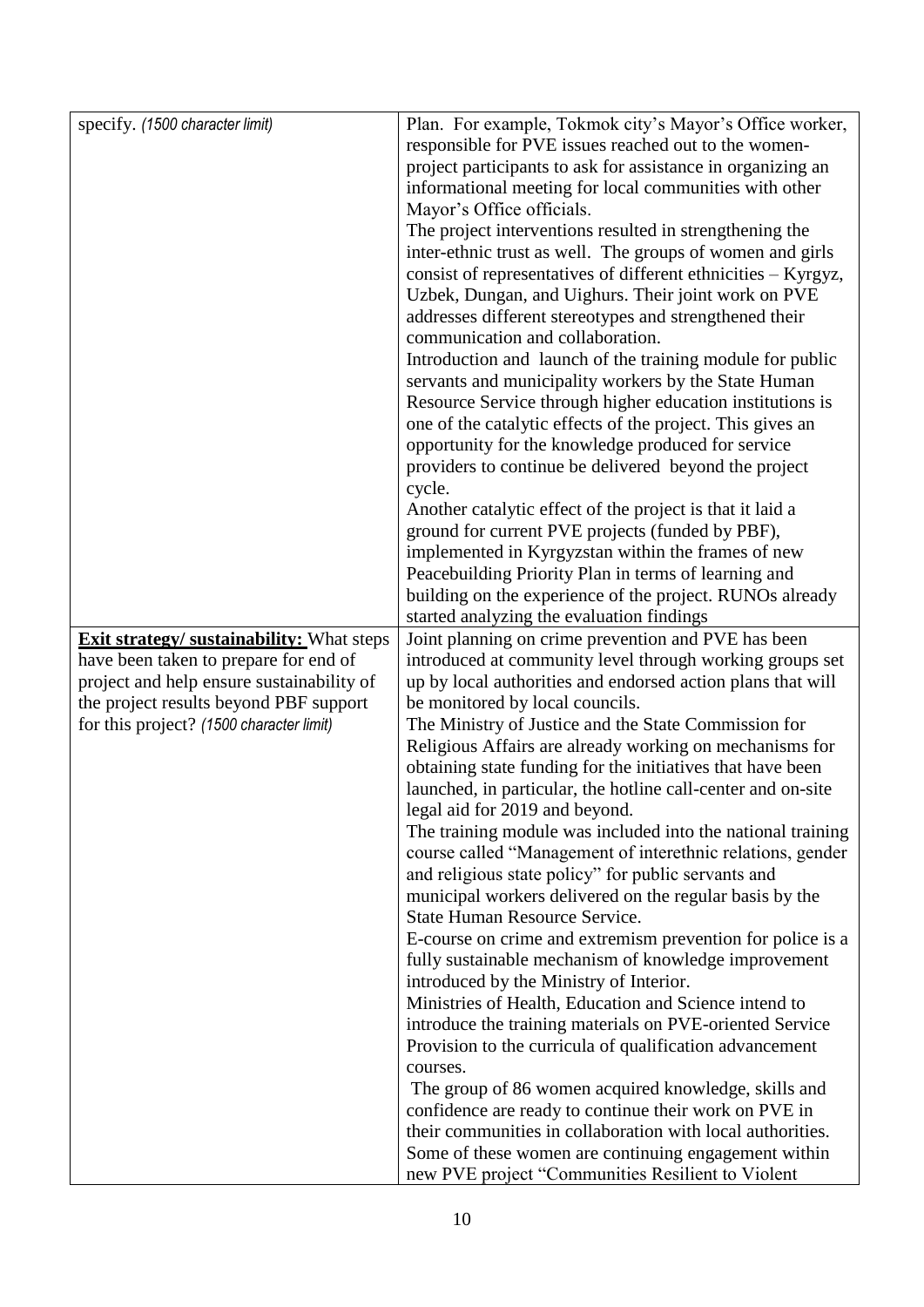|                                                                                                                                                                                                                    | Ideologies", which will enable to further sustain their<br>knowledge and skills.                                                                                                                                                                                                                                                                                                                                                                                                                                                                                                                                                                                                                                                                                                                                                                                        |
|--------------------------------------------------------------------------------------------------------------------------------------------------------------------------------------------------------------------|-------------------------------------------------------------------------------------------------------------------------------------------------------------------------------------------------------------------------------------------------------------------------------------------------------------------------------------------------------------------------------------------------------------------------------------------------------------------------------------------------------------------------------------------------------------------------------------------------------------------------------------------------------------------------------------------------------------------------------------------------------------------------------------------------------------------------------------------------------------------------|
| <b>Risk taking:</b> Describe how the project<br>has responded to risks that threatened the<br>achievement of results. Identify any new<br>risks that have emerged since the last<br>report. (1500 character limit) | While radicalization and violent extremism are a highly<br>recognized challenge/phenomenon in Kyrgyzstan, practice<br>has shown methodological and institutional frames of PVE<br>are still at the nascent stage in the country. Such<br>circumstances require extensive consultations with both<br>governmental agencies and non-governmental<br>organizations towards visioning/formulating<br>implementation strategies to ensure greater impact of<br>project resulting in further perspectives.<br>One of the project risk was that the project will not be able<br>to access closed groups of women. Systematic and close<br>collaboration with women, their families and male<br>religious leaders allowed to reach out those women.                                                                                                                             |
| Gender equality: In the reporting<br>period, which activities have taken place<br>with a specific focus on addressing issues<br>of gender equality or women's<br>empowerment? (1500 character limit)               | Women and girls empowerment and addressing the issues<br>of gender equality are the main areas of work of the<br>project. Women and girls were empowered as the result of<br>two rounds of Women Leadership Schools and PVE<br>initiatives. Local authorities, police and other stakeholders<br>have acknowledged the role of women and girls on the<br>issue of PVE and peace building, which has been<br>confirmed by a number of cases, when local authorities<br>approached women and girls for their support on certain<br>issues related to PVE, mobilization, and development. As<br>the result of PVE initiatives, several young girls and<br>women decided to acquire a profession and study at the<br>university. The project encouraged women to participate in<br>public life, organize events independently and recognize<br>their role as agents for PVE. |
| <b>Other:</b> Are there any other issues<br>concerning project implementation that<br>you want to share, including any capacity<br>needs of the recipient organizations?<br>(1500 character limit)                 |                                                                                                                                                                                                                                                                                                                                                                                                                                                                                                                                                                                                                                                                                                                                                                                                                                                                         |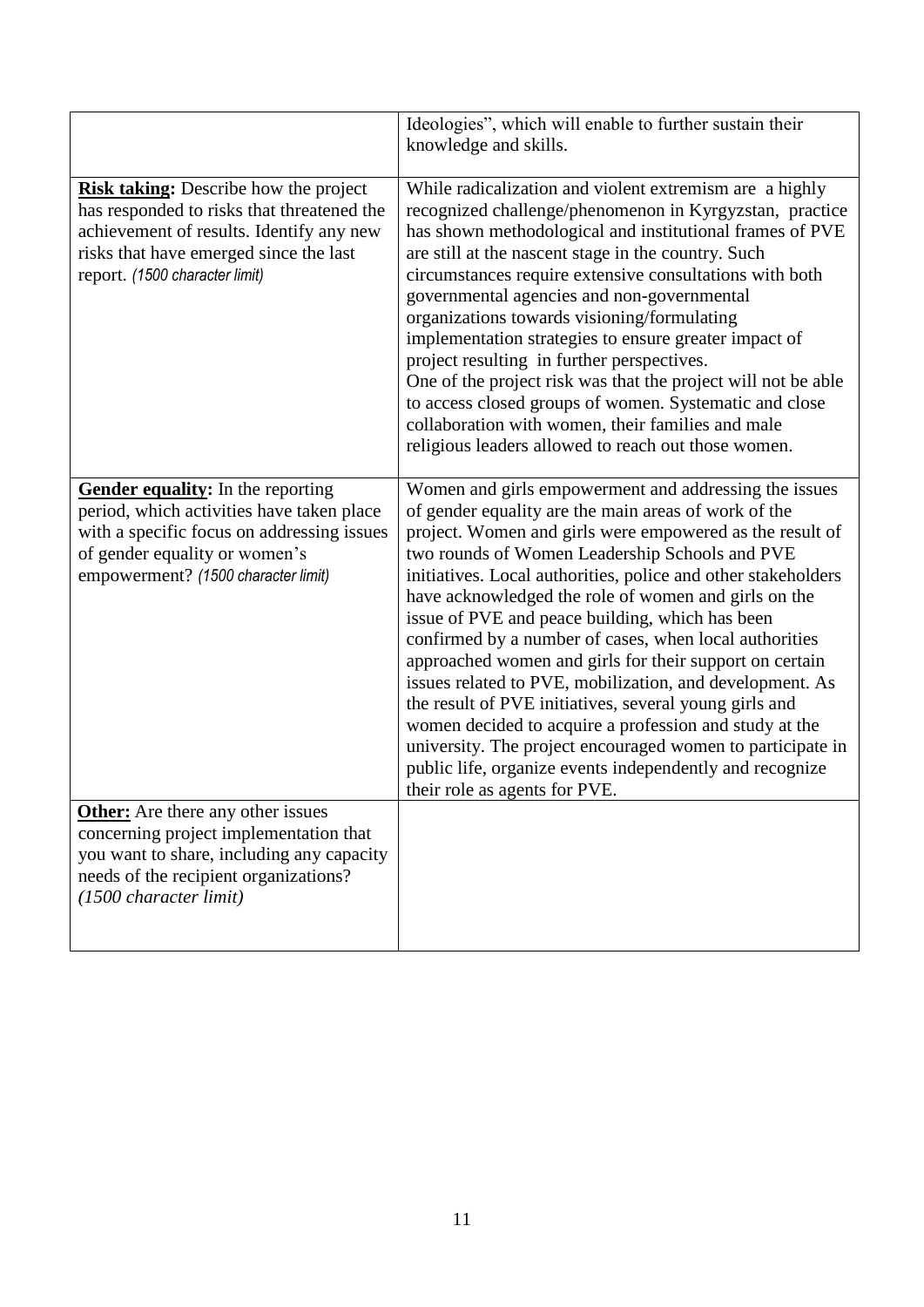**1.3 INDICATOR BASED PERFORMANCE ASSESSMENT***: Using the Project Results Framework as per the approved project document or any amendments- provide an update on the achievement of key indicators at both the outcome and output level in the table below (if your project has more indicators than provided in the table, select the most relevant ones with most relevant progress to highlight). Where it has not been possible to collect data on indicators, state this and provide any explanation.* Provide gender and age disaggregated data. (300 characters max per entry)

|                       | <b>Performance</b>                       | <b>Indicator</b> | End of           | <b>Current indicator</b> | <b>Reasons for Variance/ Delay</b> | <b>Adjustment of</b> |
|-----------------------|------------------------------------------|------------------|------------------|--------------------------|------------------------------------|----------------------|
|                       | <b>Indicators</b>                        | <b>Baseline</b>  | project          | progress                 | (if any)                           | target (if any)      |
|                       |                                          |                  | <b>Indicator</b> |                          |                                    |                      |
|                       |                                          |                  | <b>Target</b>    |                          |                                    |                      |
| <b>Outcome 1</b>      | Indicator 1.1                            | $\mathbf{0}$     | 1338 women       | 5471 women and           |                                    |                      |
| <b>Women and</b>      | <b>Outcome Indicator</b>                 |                  | and girls        | girls                    |                                    |                      |
| girls at risk to      | 1 a: The number of                       |                  |                  |                          |                                    |                      |
| <b>VE</b> engage      | women and girls at                       |                  |                  |                          |                                    |                      |
| with                  | risk<br><b>VE</b><br>to                  |                  |                  |                          |                                    |                      |
| communities           | (disaggregated<br>$\mathbf{b}\mathbf{v}$ |                  |                  |                          |                                    |                      |
| in manner             | age, ethnicity and                       |                  |                  |                          |                                    |                      |
| compatible            | community)<br>take                       |                  |                  |                          |                                    |                      |
| with the              | <b>VE</b><br>preventive                  |                  |                  |                          |                                    |                      |
| views and             | actions<br>and                           |                  |                  |                          |                                    |                      |
| ideology as           | participate<br>in                        |                  |                  |                          |                                    |                      |
| the result of         | community life.                          |                  |                  |                          |                                    |                      |
| <b>PVE</b>            | Indicator 1.2                            | $\mathbf{0}$     | $218$ (at least  | 360 women and            |                                    |                      |
| initiatives           | <b>Outcome Indicator</b>                 |                  | 114 women        | girls (at least 50%      |                                    |                      |
| undertaken            | $1b$ :                                   |                  | and girls        | of women and             |                                    |                      |
| by non-<br>formal and | of<br>Percentage                         |                  | $50\%)$          | girls)                   |                                    |                      |
| formal                | capacitated women                        |                  |                  |                          |                                    |                      |
| leaders               | and<br>girls<br>who                      |                  |                  |                          |                                    |                      |
|                       | provide                                  |                  |                  |                          |                                    |                      |
|                       | professional advice                      |                  |                  |                          |                                    |                      |
|                       | and engage local<br>authorities in PVE.  |                  |                  |                          |                                    |                      |
|                       |                                          |                  |                  |                          |                                    |                      |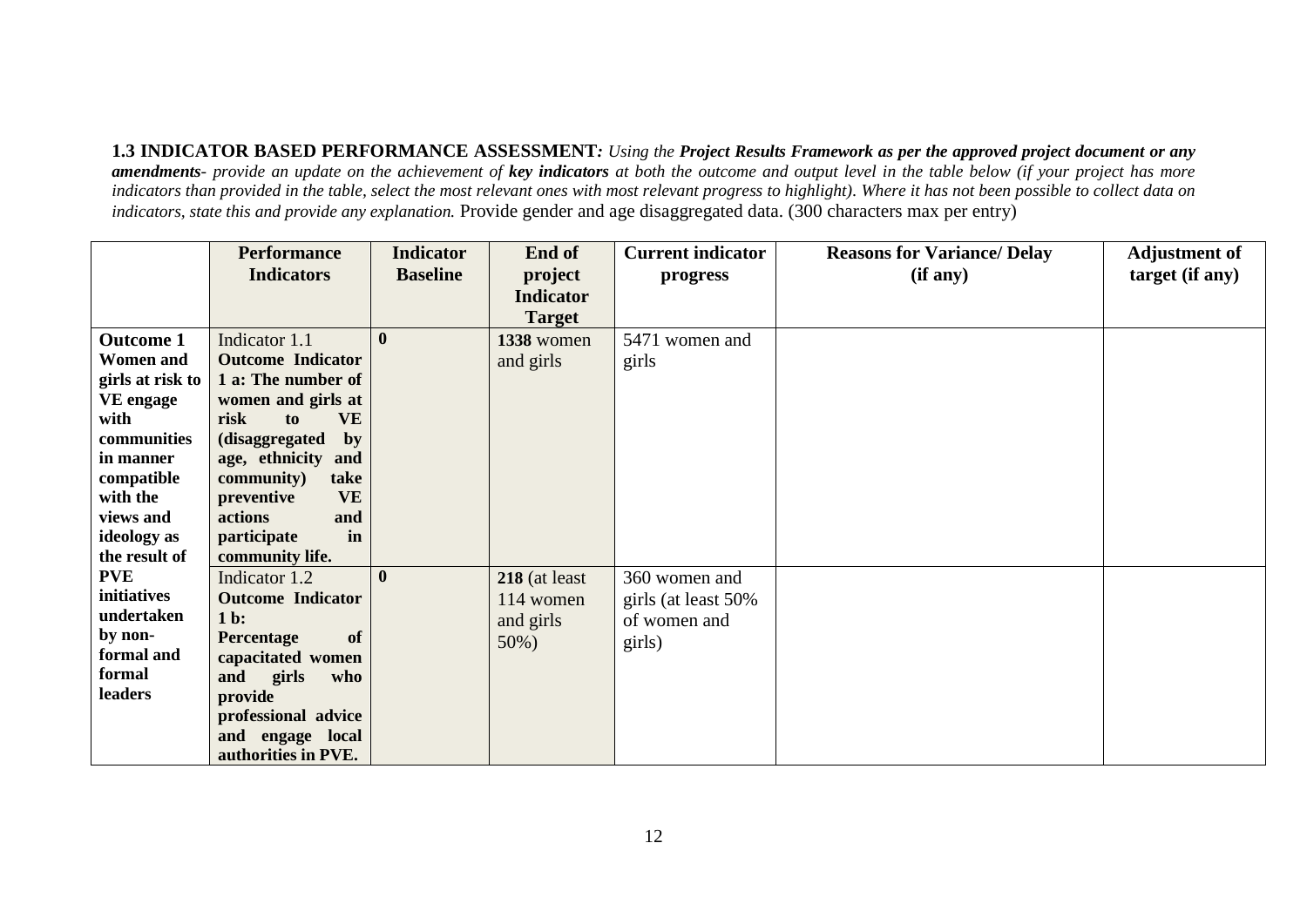|                                                                                                                                            | <b>Performance</b><br><b>Indicators</b>                                                                                                                                                            | <b>Indicator</b><br><b>Baseline</b> | End of<br>project<br><b>Indicator</b><br><b>Target</b>                                                 | <b>Current indicator</b><br>progress | <b>Reasons for Variance/ Delay</b><br>(if any) | <b>Adjustment of</b><br>target (if any) |
|--------------------------------------------------------------------------------------------------------------------------------------------|----------------------------------------------------------------------------------------------------------------------------------------------------------------------------------------------------|-------------------------------------|--------------------------------------------------------------------------------------------------------|--------------------------------------|------------------------------------------------|-----------------------------------------|
|                                                                                                                                            | Indicator 1.3                                                                                                                                                                                      |                                     |                                                                                                        |                                      |                                                |                                         |
| Output 1.1<br>Capacitated<br>women and<br>girls (atyncha<br>and other<br>informal<br>leaders) are<br>able to                               | Indicator 1.1.1<br>Developed training<br>module for project<br>participants which<br>will<br>focus<br>on<br>women's rights and<br>preventing<br>radicalization                                     | $\mathbf{0}$                        | 4 training<br>modules                                                                                  | 7 training modules                   |                                                |                                         |
| implement<br><b>PVE</b><br>initiatives<br>and engage<br>community<br>members                                                               | Indicator 1.1.2<br>The number<br>of<br>informal<br>trained<br>women leaders                                                                                                                        | $\bf{0}$                            | 100                                                                                                    | 360                                  |                                                |                                         |
| Output 1.2<br><b>Women and</b><br>girls from<br>targeted<br>groups are<br>able to<br>identify early<br>signs of<br>radicalization<br>to VE | Indicator 1.2.1<br><b>Number</b><br>of<br><b>initiatives</b><br>implemented<br>by<br>capacitated women<br>and<br>girls<br>for<br>communities<br>to<br>identify<br>and<br>prevent<br>radicalization | $\boldsymbol{0}$                    | 40 initiaitves<br>by capacitated<br>women and<br>girls to<br>identify and<br>prevent<br>radicalization | 170 initiaitves                      |                                                |                                         |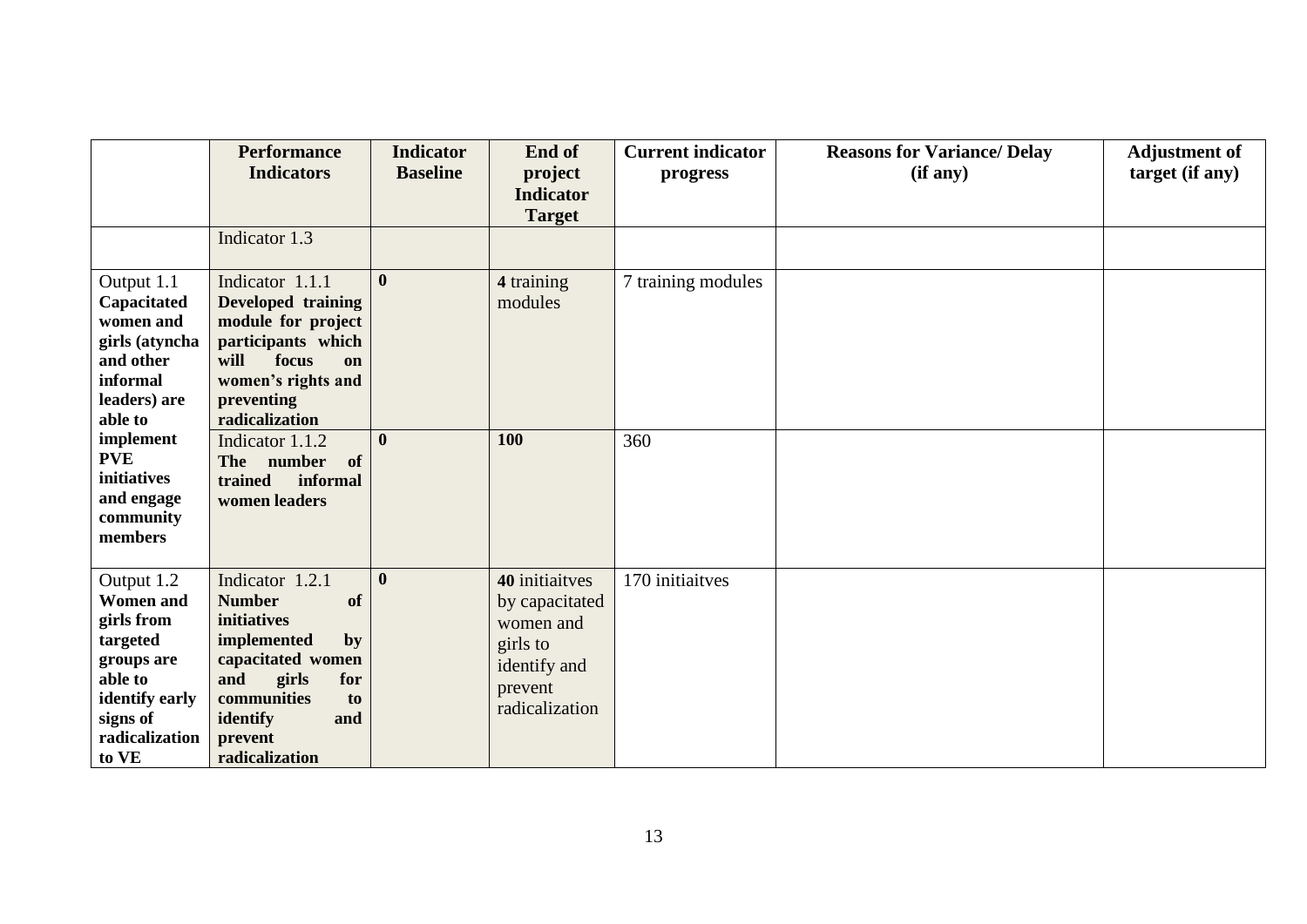|                  | <b>Performance</b><br><b>Indicators</b> | <b>Indicator</b><br><b>Baseline</b> | End of<br>project          | <b>Current indicator</b><br>progress | <b>Reasons for Variance/ Delay</b><br>(if any) | <b>Adjustment of</b><br>target (if any) |
|------------------|-----------------------------------------|-------------------------------------|----------------------------|--------------------------------------|------------------------------------------------|-----------------------------------------|
|                  |                                         |                                     | <b>Indicator</b>           |                                      |                                                |                                         |
|                  |                                         |                                     | <b>Target</b>              |                                      |                                                |                                         |
|                  | Indicator 1.2.2                         | $\mathbf{0}$                        | 500 women                  | 3410 participants                    |                                                |                                         |
|                  | Number of women,                        |                                     | and girls                  | of development                       |                                                |                                         |
|                  | girls and<br>other<br>community         |                                     | participate in             | initiatives                          |                                                |                                         |
|                  | members                                 |                                     | community                  |                                      |                                                |                                         |
|                  | (disaggregated<br>$\mathbf{by}$         |                                     | development<br>initiatives |                                      |                                                |                                         |
|                  | age<br>and<br>sex,                      |                                     |                            |                                      |                                                |                                         |
|                  | ethnicity),                             |                                     |                            |                                      |                                                |                                         |
|                  | including<br>duty<br>bearers,           |                                     |                            |                                      |                                                |                                         |
|                  | in<br>participating                     |                                     |                            |                                      |                                                |                                         |
|                  | community                               |                                     |                            |                                      |                                                |                                         |
|                  | development                             |                                     |                            |                                      |                                                |                                         |
|                  | initiatives                             |                                     |                            |                                      |                                                |                                         |
|                  | indicator                               |                                     |                            | 65 awareness                         |                                                |                                         |
|                  | Output<br>1.2.3                         |                                     |                            | raising products                     |                                                |                                         |
|                  | <b>Number</b><br>of                     |                                     | 10 innovative              | developed (50<br>articlies, 10       |                                                |                                         |
|                  | developed                               |                                     | awareness                  | videos, 5 TV                         |                                                |                                         |
|                  | innovative raising                      |                                     | raising<br>products        | shows)                               |                                                |                                         |
|                  | awareness product                       |                                     |                            |                                      |                                                |                                         |
| Output 1.3       | Indicator 1.3.1                         |                                     |                            |                                      |                                                |                                         |
|                  |                                         |                                     |                            |                                      |                                                |                                         |
|                  | Indicator 1.3.2                         |                                     |                            |                                      |                                                |                                         |
| <b>Outcome 2</b> | Indicator 2.1                           | The indicator                       | 10% increase               | The target is met                    |                                                |                                         |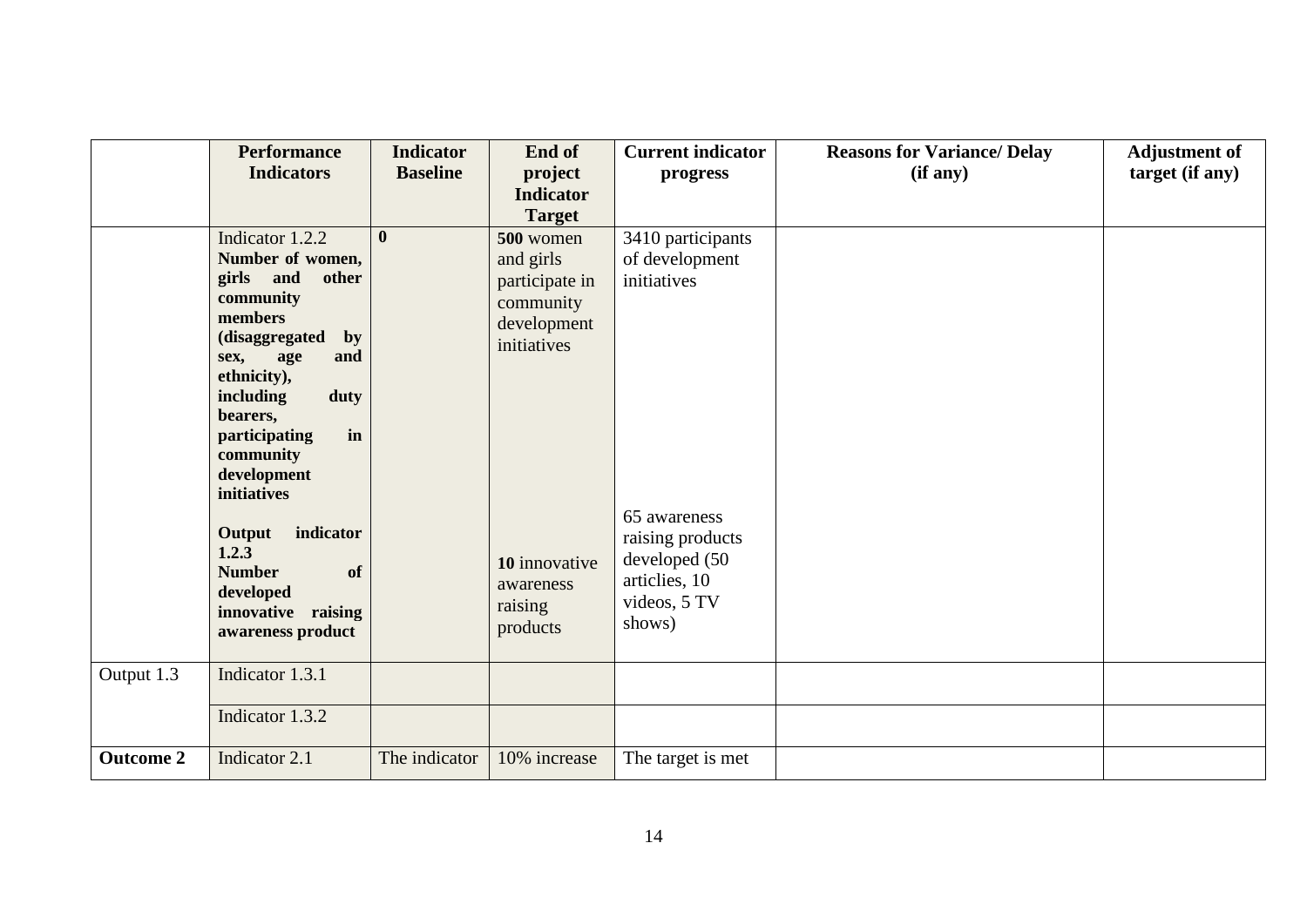|                                                                                                                                                                                                      | <b>Performance</b><br><b>Indicators</b>                                                                                                                        | <b>Indicator</b><br><b>Baseline</b>                                                                                                                                               | End of                            | <b>Current indicator</b>                                            | <b>Reasons for Variance/ Delay</b> | <b>Adjustment of</b> |
|------------------------------------------------------------------------------------------------------------------------------------------------------------------------------------------------------|----------------------------------------------------------------------------------------------------------------------------------------------------------------|-----------------------------------------------------------------------------------------------------------------------------------------------------------------------------------|-----------------------------------|---------------------------------------------------------------------|------------------------------------|----------------------|
|                                                                                                                                                                                                      |                                                                                                                                                                |                                                                                                                                                                                   | project                           | progress                                                            | (if any)                           | target (if any)      |
|                                                                                                                                                                                                      |                                                                                                                                                                |                                                                                                                                                                                   |                                   |                                                                     |                                    |                      |
| Law<br>enforcement<br>institutions,<br>local<br>authorities,<br>legal aid<br>providers<br>and social<br>workers<br>engage<br>women and<br>girls at risk to<br><b>VE</b> in<br>inclusive<br>dialog to | <b>Outcome Indicator</b><br>2 a: Perception of<br>women and girls<br>from target groups<br>on public services<br>access<br>in<br>is<br>communities<br>improved | on<br>improvement<br>of perception<br>women and<br>girls from<br>target groups<br>have on<br>public<br>services<br>access in<br>communities<br>was analysed<br>from<br>horizontal | <b>Indicator</b><br><b>Target</b> | in all relevant<br>categories (see<br>project evaluation<br>report) |                                    |                      |
| ensure access<br>to public<br>service                                                                                                                                                                |                                                                                                                                                                | and vertical<br>perspectives.<br>Horizontal<br>perspective is<br>based on the<br>type of social<br>support, and<br>vertical<br>perspective is<br>divided into<br>three            |                                   |                                                                     |                                    |                      |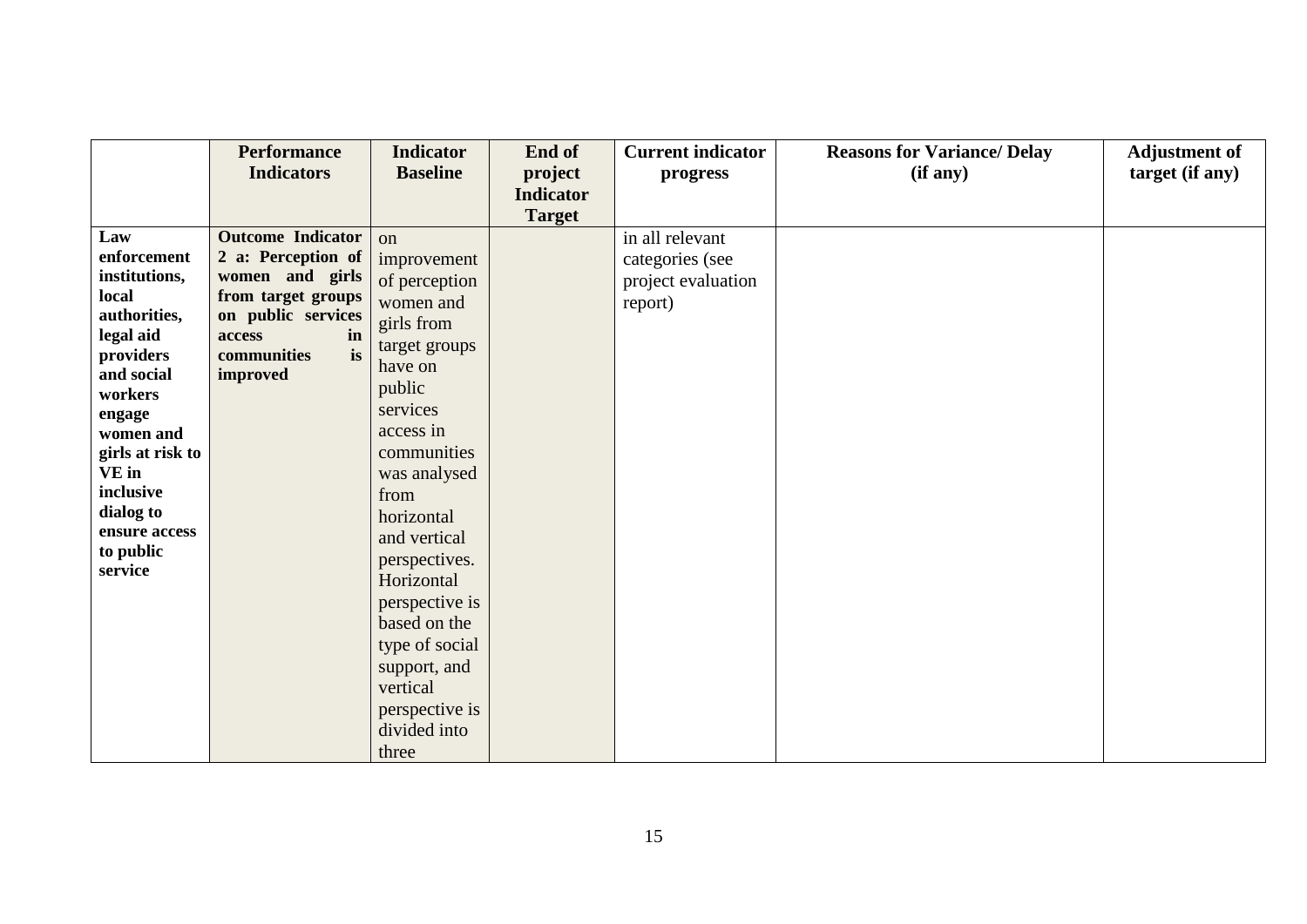|                                                             | <b>Performance</b><br><b>Indicators</b>                                                                                                                                                                                                                                                   | <b>Indicator</b><br><b>Baseline</b> | End of<br>project<br><b>Indicator</b><br><b>Target</b>                                                                        | <b>Current indicator</b><br>progress                                                                                                                                                                                                                                                           | <b>Reasons for Variance/ Delay</b><br>(if any) | <b>Adjustment of</b><br>target (if any) |
|-------------------------------------------------------------|-------------------------------------------------------------------------------------------------------------------------------------------------------------------------------------------------------------------------------------------------------------------------------------------|-------------------------------------|-------------------------------------------------------------------------------------------------------------------------------|------------------------------------------------------------------------------------------------------------------------------------------------------------------------------------------------------------------------------------------------------------------------------------------------|------------------------------------------------|-----------------------------------------|
|                                                             | Indicator 2.2<br><b>Outcome Indicator</b><br>$2b$ :<br><b>Number</b><br>of<br>capacitated<br>selected<br>law<br>enforcement<br>local<br>institutions,<br>authorities,<br>legal<br>aid providers and<br>social workers who<br>provide legal/social<br>protection support<br>and assistance | components<br>$\mathbf{0}$          | 250 internal<br>affairs<br>officers<br>128 social<br>workers, LSG<br>bodies, school<br>administration<br>, medical<br>workers | 80 (35 lawyers and<br>45 media workers<br>trained on PVE)<br>235 internal affairs<br>officers (where 7%<br>women) trained<br>48 police officers<br>participated in<br>development of<br><b>PVE</b> plans<br>301 social<br>workers, LSG<br>bodies, school<br>administration,<br>medical workers |                                                |                                         |
|                                                             | Indicator 2.3                                                                                                                                                                                                                                                                             |                                     |                                                                                                                               |                                                                                                                                                                                                                                                                                                |                                                |                                         |
| Output 2.1<br>Law<br>enforcement<br>institutions,<br>social | Indicator 2.1.1<br><b>Number</b><br>of<br>successful cases on<br>social protection of<br>women and girls at                                                                                                                                                                               | $\boldsymbol{0}$                    | <b>64</b> (4 cases<br>per<br>community)                                                                                       | 64 (4 cases per<br>community) and 15<br>legal cases                                                                                                                                                                                                                                            |                                                |                                         |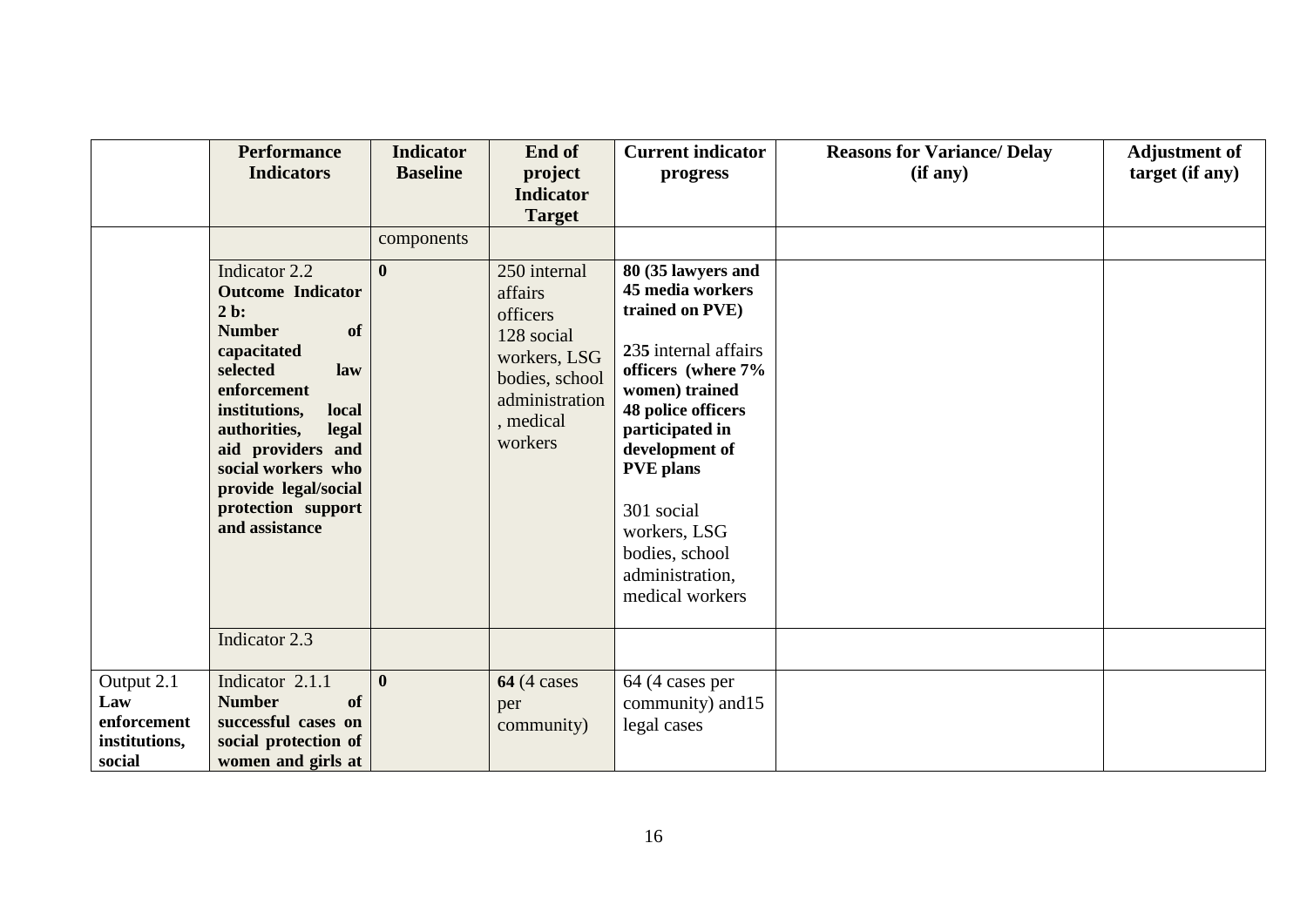|                      | <b>Performance</b>                      | <b>Indicator</b> | End of           | <b>Current indicator</b> | <b>Reasons for Variance/ Delay</b>       | <b>Adjustment of</b> |
|----------------------|-----------------------------------------|------------------|------------------|--------------------------|------------------------------------------|----------------------|
|                      | <b>Indicators</b>                       | <b>Baseline</b>  | project          | progress                 | (if any)                                 | target (if any)      |
|                      |                                         |                  | <b>Indicator</b> |                          |                                          |                      |
|                      |                                         |                  | <b>Target</b>    |                          |                                          |                      |
| workers and          | <b>VE</b><br>risk<br>to                 |                  |                  |                          |                                          |                      |
| local                | (obtaining<br>social                    |                  |                  |                          |                                          |                      |
| administratio        | allowances<br>and                       |                  |                  |                          |                                          |                      |
| n                    | enrolling children                      |                  |                  |                          |                                          |                      |
| representativ        | in school etc.)                         | $\mathbf{0}$     |                  |                          |                                          |                      |
| es have<br>knowledge | Indicator 2.1.2                         |                  | 16 Joint Plans   | 14 Joint Plans on        | All priority locations were covered. PVE |                      |
| and skills to        | <b>Number</b><br>of                     |                  | on Crime         | <b>Crime Prevention</b>  | plans were endorsed at municipal level.  |                      |
| apply                | dialogue platforms<br>and the number of |                  | Prevention       | On dialogue              | Some of these cover more than one        |                      |
| socially-            | <b>PVE</b><br>adapted                   |                  |                  | platforms: 16            | priority area located in the same        |                      |
| inclusive and        | action plans that                       |                  |                  | conducted with           | municipality. Hence, the total number of |                      |
| gender-              | engage women and                        |                  |                  | 236 participants         | PVE plans adopted is 14 rather than 16.  |                      |
| sensitive            | girls facilitated by                    |                  |                  | $(103$ women)            |                                          |                      |
| approach to          | local                                   |                  |                  |                          |                                          |                      |
| <b>PVE</b>           | administrations                         |                  |                  |                          |                                          |                      |
|                      | and<br>law                              |                  |                  |                          |                                          |                      |
|                      | enforcement                             |                  |                  |                          |                                          |                      |
|                      | agencies                                |                  |                  |                          |                                          |                      |
|                      | Indicator 2.2.1                         | $\mathbf{0}$     | 500              | Consultations            |                                          |                      |
| Output 2.2           | Number of women                         |                  |                  | provided in more         |                                          |                      |
| Free legal aid       | and girls at risk                       |                  |                  | than 500 cases,          |                                          |                      |
| guaranteed to        | who received free                       |                  |                  | 70% of which             |                                          |                      |
| women and            | legal aid (obtaining                    |                  |                  | were women-              |                                          |                      |
| girls at risk to     | birth certificates,                     |                  |                  | clients                  |                                          |                      |
| <b>VE</b> through    | passports,<br>representation<br>in      |                  |                  | 15 cases taken for       |                                          |                      |
| newly                | courts etc.)                            |                  |                  | pro bono                 |                                          |                      |
| adopted law          |                                         |                  |                  | representation in        |                                          |                      |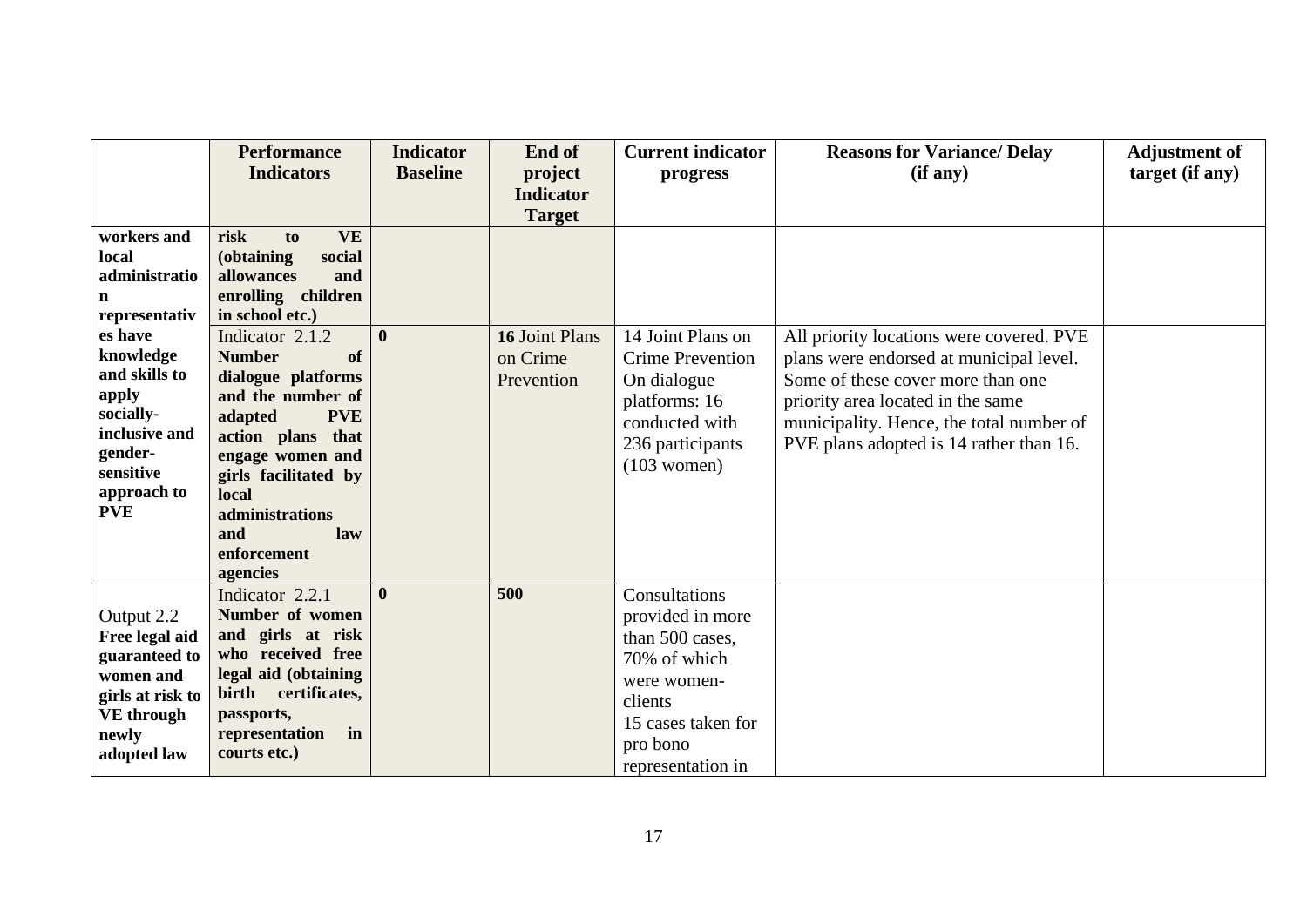|                  | <b>Performance</b>                                                                          | <b>Indicator</b> | End of                            | <b>Current indicator</b> | <b>Reasons for Variance/ Delay</b> | <b>Adjustment of</b> |
|------------------|---------------------------------------------------------------------------------------------|------------------|-----------------------------------|--------------------------|------------------------------------|----------------------|
|                  | <b>Indicators</b>                                                                           | <b>Baseline</b>  | project                           | progress                 | (if any)                           | target (if any)      |
|                  |                                                                                             |                  | <b>Indicator</b><br><b>Target</b> |                          |                                    |                      |
|                  |                                                                                             |                  |                                   | court by lawyers         |                                    |                      |
|                  | Indicator 2.2.2<br>Number of lawyers<br>trained on gender<br>sensitive<br>approaches to PVE | $\bf{0}$         | 20                                | 35                       |                                    |                      |
| Output 2.3       | Indicator 2.3.1                                                                             |                  |                                   |                          |                                    |                      |
|                  | Indicator 2.3.2                                                                             |                  |                                   |                          |                                    |                      |
| <b>Outcome 3</b> | Indicator 3.1                                                                               |                  |                                   |                          |                                    |                      |
|                  | Indicator 3.2                                                                               |                  |                                   |                          |                                    |                      |
|                  | Indicator 3.3                                                                               |                  |                                   |                          |                                    |                      |
| Output 3.1       | Indicator 3.1.1                                                                             |                  |                                   |                          |                                    |                      |
|                  | Indicator 3.1.2                                                                             |                  |                                   |                          |                                    |                      |
| Output 3.2       | Indicator 3.2.1                                                                             |                  |                                   |                          |                                    |                      |
|                  | Indicator 3.2.2                                                                             |                  |                                   |                          |                                    |                      |
| Output 3.3       | Indicator 3.3.1                                                                             |                  |                                   |                          |                                    |                      |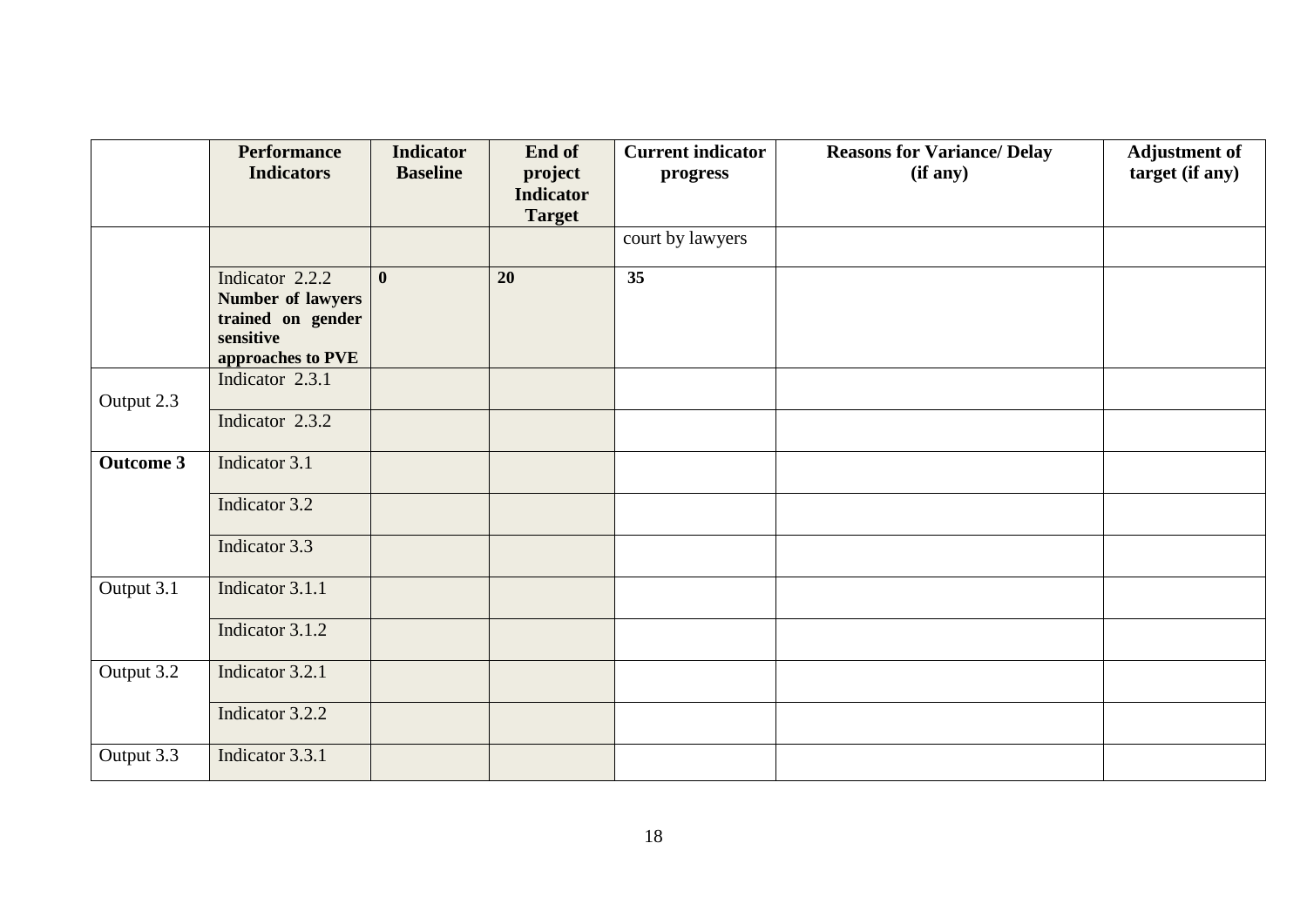|                  | <b>Performance</b> | <b>Indicator</b> | End of           | <b>Current indicator</b> | <b>Reasons for Variance/ Delay</b> | <b>Adjustment of</b> |
|------------------|--------------------|------------------|------------------|--------------------------|------------------------------------|----------------------|
|                  | <b>Indicators</b>  | <b>Baseline</b>  | project          | progress                 | (if any)                           | target (if any)      |
|                  |                    |                  | <b>Indicator</b> |                          |                                    |                      |
|                  |                    |                  | <b>Target</b>    |                          |                                    |                      |
|                  |                    |                  |                  |                          |                                    |                      |
|                  | Indicator 3.3.2    |                  |                  |                          |                                    |                      |
| <b>Outcome 4</b> | Indicator 4.1      |                  |                  |                          |                                    |                      |
|                  | Indicator 4.2      |                  |                  |                          |                                    |                      |
|                  | Indicator 4.3      |                  |                  |                          |                                    |                      |
| Output 4.1       | Indicator 4.1.1    |                  |                  |                          |                                    |                      |
|                  | Indicator 4.1.2    |                  |                  |                          |                                    |                      |
| Output 4.2       | Indicator 4.2.1    |                  |                  |                          |                                    |                      |
|                  | Indicator 4.2.2    |                  |                  |                          |                                    |                      |
| Output 4.3       | Indicator 4.3.1    |                  |                  |                          |                                    |                      |
|                  | Indicator 4.3.2    |                  |                  |                          |                                    |                      |